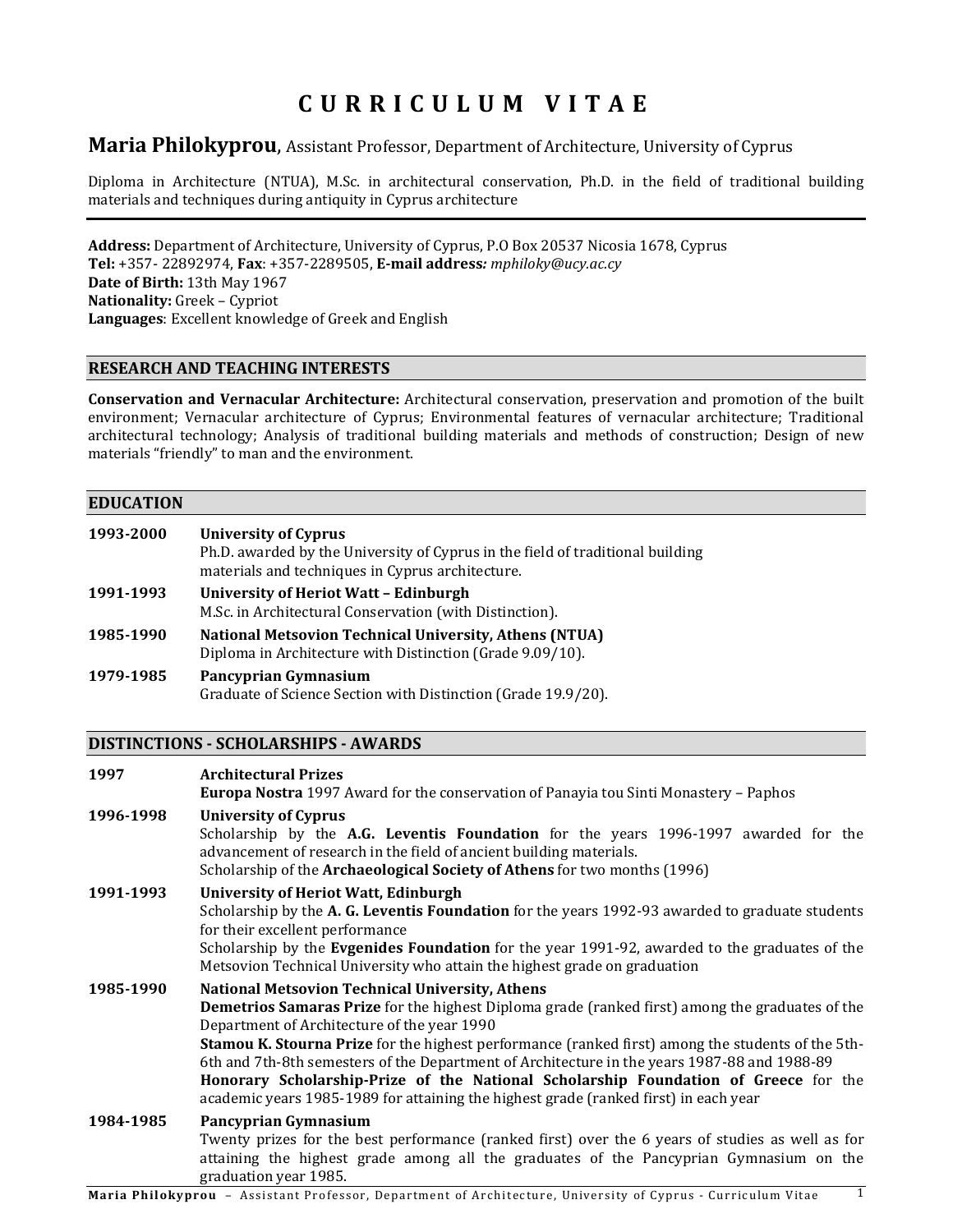# **PROFESSIONAL EXPERIENCE**

|           | 2015- present Assistant Professor, Department of Architecture, University of Cyprus                                                                                                                                                                                                                         |  |
|-----------|-------------------------------------------------------------------------------------------------------------------------------------------------------------------------------------------------------------------------------------------------------------------------------------------------------------|--|
| 2010-2015 | Lecturer, Department of Architecture, University of Cyprus                                                                                                                                                                                                                                                  |  |
| 2006-2010 | <b>Adjunct Lecturer, Department of Architecture, University of Cyprus.</b>                                                                                                                                                                                                                                  |  |
| 2001-2010 | Town Planning Officer, Conservation Sector for Listed Buildings, Department of Town Planning<br>and Housing, Ministry of Interior, Republic of Cyprus.<br>Supervision of the conservation of listed buildings, preparation of conservation orders.                                                          |  |
| 1992-2001 | Architect in the private sector, Design and supervision of new buildings, rearrangement of<br>squares and open spaces of villages, survey, conservation and reuse of traditional and historic<br>buildings.                                                                                                 |  |
| 1993-1996 | Postgraduate Research Assistant, Archaeological Research Unit, University of Cyprus<br>Participation in the preparation of lectures and seminars given to undergraduate and postgraduate<br>students of the University and in research programmes with relation to Cyprus architecture during<br>antiquity. |  |
| 1990-1991 | <b>Associate Architect</b> in the Conservation Section, Department of Antiquities – Republic of Cyprus.                                                                                                                                                                                                     |  |
| 1987-1990 | Research Assistant (student), Archives of the Department of the History of Architecture, National                                                                                                                                                                                                           |  |

# **PART 1: RESEARCH AC TIVITIES**

# **1. FUNDED RESEARCH PROJECTS**

Metsovion Technical University, Athens.

# **FUNDED RESEARCH PROJECTS SUBMITTED BY MYSELF – COORDINATOR / PRINCIPAL INVESTIGATOR**

# **2013-2016 Ιmplementation of Sustainable Design Elements of Vernacular Architecture in the Rehabilitation of Traditional Buildings and in the Design of New Structures** (*BioCultural*)**.**

|                              | Programme Framework: UCY Internal Research Programs, 2012                                                                                                                                                                                                                         |
|------------------------------|-----------------------------------------------------------------------------------------------------------------------------------------------------------------------------------------------------------------------------------------------------------------------------------|
| <b>Project Duration:</b>     | 24 months & 6 months extension                                                                                                                                                                                                                                                    |
| Budget - Funding:            | University of Cyprus (UCY) Internal Research Programmes                                                                                                                                                                                                                           |
|                              | (Grant $\epsilon$ 68 000)                                                                                                                                                                                                                                                         |
| <b>Research Coordinator:</b> | M. Philokyprou, University of Cyprus                                                                                                                                                                                                                                              |
| Collaborators:               | University of Cyprus, Department of Antiquities, Department of Town                                                                                                                                                                                                               |
|                              | Planning and Housing, Ministry of Interior                                                                                                                                                                                                                                        |
| Role in the programme:       | Project Coordinator and the Principal Investigator / Researcher                                                                                                                                                                                                                   |
| Research Team:               | M. Philokyprou, A. Michael, A. Savvides, E. Malaktou,, S. Thravalou, C.                                                                                                                                                                                                           |
|                              | Herakleous                                                                                                                                                                                                                                                                        |
| Project Website:             | http://www.biocultural.ac.cy/                                                                                                                                                                                                                                                     |
| Short description:           | The project involved the investigation of the environmental design<br>elements of rural vernacular dwellings and settlements in the coastal,                                                                                                                                      |
|                              | lowland and mountainous regions of Cyprus, which feature diverse<br>topographical and climatic characteristics, as well as the preparation of<br>suggestions for more effective methods for conservation with the<br>maintenance and reinforcement of their bioclimatic features. |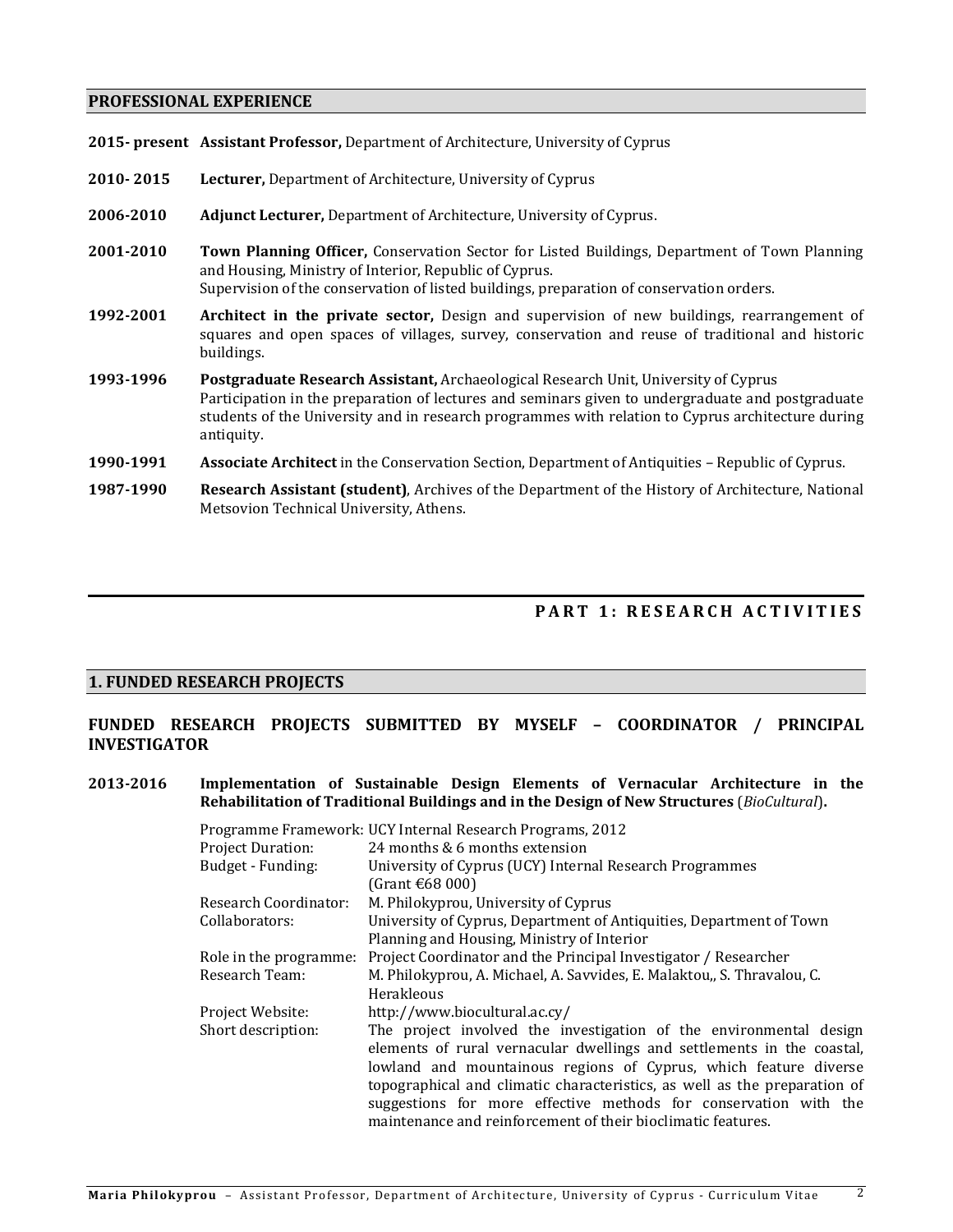## **2012-2014 Innovative Methods of Conservation and Restoration of Bioclimatic Elements of Traditional Buildings of the Historic Centre of Nicosia (code:** *ANΘΡΩΠΙΣΤΙΚΕΣ/ΑΝΘΡΩ/0609(ΒΙΕ)07***)**  *(BioVernacular)*

| <b>Project Duration:</b>    | 24 months & 3 months extension                                             |
|-----------------------------|----------------------------------------------------------------------------|
| Budget - Funding:           | Research Promotion Foundation (IPE-RPF), €100 000 Euro and UCY             |
| <b>Project Coordinator:</b> | A. Petridou, Municipality of Nicosia                                       |
| Collaborators:              | University of Cyprus, Municipality of Nicosia, ICOMOS Cyprus, Frederick    |
|                             | Research Centre                                                            |
| Research Coordinator:       | M. Philokyprou, University of Cyprus                                       |
| Role in the project:        | Coordinator of the University team, Research Coordinator of the Project    |
|                             | and Principal Researcher                                                   |
| Research Team:              | M. Philokyprou, A. Michael, I. Ioannou, A. Petridou, A. Papadopoulou, P.   |
|                             | Fokaides, S. Thravalou, C. Herakleous                                      |
| Project Website:            | http://www.biovernacular.ac.cy/                                            |
| Short description:          | The project aimed at investigating the bioclimatic design elements of      |
|                             | urban traditional buildings (in the walled city of Nicosia and in Kaimakli |
|                             | historic area, aiming at the preservation and enhancement of their passive |
|                             | design strategies, using innovative methods and solutions.                 |

# **2011-2013 Establishment of a Digital Data Base for the Vernacular Architecture of Cyprus**

| <b>Funding Agency:</b><br>Research Team:<br>Collaborators: | University of Cyprus (Start up Funding Scheme $\epsilon$ 82 000)<br>M. Philokyprou, E. Lymbouri-Kozakou, C. Argyrou. M. Oratiou<br>University of Cyprus, Department of Town Planning and Housing, Ministry                                                                         |
|------------------------------------------------------------|------------------------------------------------------------------------------------------------------------------------------------------------------------------------------------------------------------------------------------------------------------------------------------|
|                                                            | of Interior                                                                                                                                                                                                                                                                        |
| Role in the project:                                       | Project Coordinator and Principal Investigator                                                                                                                                                                                                                                     |
| Short description:                                         | In the framework of this project a web site (www.vernarch.ac.cy) has been<br>created in which all the data related to the vernacular architecture of<br>Cyprus (architectural, environmental and social) will be embodied so as to<br>be accessible to researchers and the public. |

# **2004-2007 Hydraulic Lime Mortar Mix Design Based on the Traditional Production of Ancient Mortars (code:** *AKIPE/0204/01***)**

| <b>Funding Agency:</b> | Cyprus Research Promotion Foundation ( $\epsilon$ 85 415)<br>Role in the programme: Principal Investigator (in collaboration with Ioannis Ioannou - University |
|------------------------|----------------------------------------------------------------------------------------------------------------------------------------------------------------|
|                        | of Cyprus. Ioannis Ioannou was the project coordinator)                                                                                                        |
| Collaborators:         | University of Cyprus; Department of Town Planning and Housing;<br>ANADOMI Co. Ltd Cyprus; PELETICO Co. Ltd, Cyprus; Democritos Research                        |
|                        | Centre Athens.                                                                                                                                                 |
| Short description:     | This project constitutes a continuation of the project with code RPF 34/99                                                                                     |
|                        | (see below). Within the framework of this programme technical<br>specifications and directions to be followed for the proper design of                         |
|                        |                                                                                                                                                                |
|                        | hydraulic plasters "friendly" to man and the environment were drafted.                                                                                         |

### **1999-2003 Reproduction of Hydraulic Lime Plasters and Mortars Based on the Technology of the Production of Cyprus Ancient Plaster and Mortars (code:** *RPF 34/99***)**

| <b>Funding Agency</b> | Cyprus Research Promotion Foundation ( $\epsilon$ 70 000)                   |
|-----------------------|-----------------------------------------------------------------------------|
|                       | Role in the programme: Principal Investigator and Project Coordinator       |
| Collaborators:        | University of Cyprus; D, ANADOMI Co. Ltd, Cyprus; PELETICO Co. Ltd,         |
|                       | Cyprus; Democritos Research Centre, Athens.                                 |
| Short description:    | This project was a multidisciplinary research programme (participation of   |
|                       | a physicist, an archaeologist, a geologist, a chemist, a civil engineer, an |
|                       | architect and others). The aim of the programme was the reproduction of     |
|                       | hydraulic lime plasters on the basis of the technological knowledge for the |
|                       | preparation of plasters and mortars in antiquity.                           |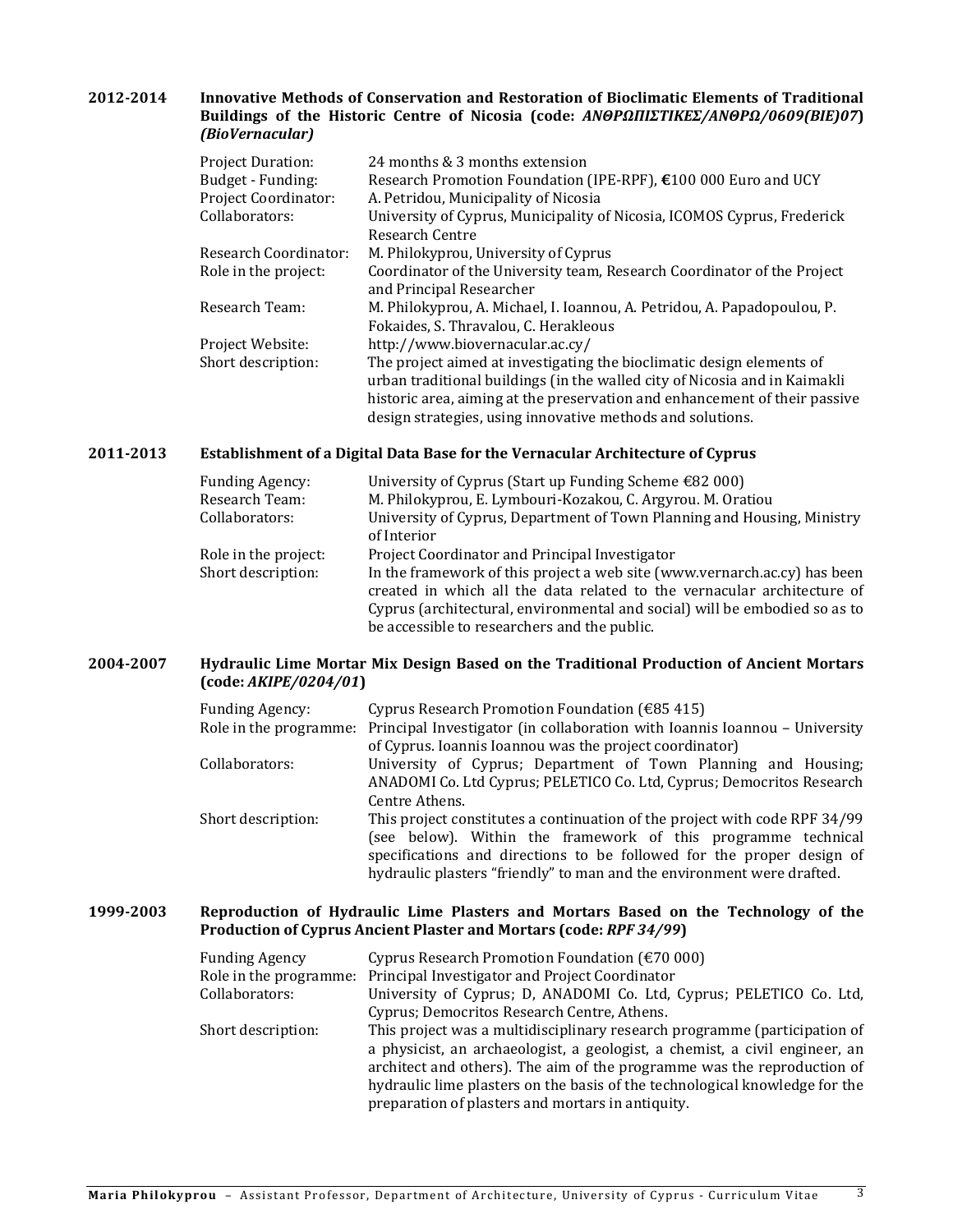# **PARTICIPATION IN OTHER FUNDED RESEARCH PROJECTS**

#### **2017-present Energy-Autonomous Smart Buildings and Sustainable Mobility Strategies**

| Programme Framework: Interreg V-A, European Territorial Co-operation                          |                                                                                                                                                                                                                                                                                                                                                                                                                                                                                                                                                                                                                                                                                                                                                                                                                                                                                                                                                                                                                                                                                                                                                                            |  |
|-----------------------------------------------------------------------------------------------|----------------------------------------------------------------------------------------------------------------------------------------------------------------------------------------------------------------------------------------------------------------------------------------------------------------------------------------------------------------------------------------------------------------------------------------------------------------------------------------------------------------------------------------------------------------------------------------------------------------------------------------------------------------------------------------------------------------------------------------------------------------------------------------------------------------------------------------------------------------------------------------------------------------------------------------------------------------------------------------------------------------------------------------------------------------------------------------------------------------------------------------------------------------------------|--|
|                                                                                               | European Commission, European Regional Development Fund (ERDF)                                                                                                                                                                                                                                                                                                                                                                                                                                                                                                                                                                                                                                                                                                                                                                                                                                                                                                                                                                                                                                                                                                             |  |
| Call Identifier:                                                                              | Interreg V-A, GR-CY 2014-2020                                                                                                                                                                                                                                                                                                                                                                                                                                                                                                                                                                                                                                                                                                                                                                                                                                                                                                                                                                                                                                                                                                                                              |  |
|                                                                                               | Efficient Energy Use and Sustainable Transportation                                                                                                                                                                                                                                                                                                                                                                                                                                                                                                                                                                                                                                                                                                                                                                                                                                                                                                                                                                                                                                                                                                                        |  |
| <b>Project Duration:</b>                                                                      | 36 months                                                                                                                                                                                                                                                                                                                                                                                                                                                                                                                                                                                                                                                                                                                                                                                                                                                                                                                                                                                                                                                                                                                                                                  |  |
| Budget - Funding:                                                                             | 415 100 Euro (UCY sub-budget), 2 201 100 Euro (total-budget)                                                                                                                                                                                                                                                                                                                                                                                                                                                                                                                                                                                                                                                                                                                                                                                                                                                                                                                                                                                                                                                                                                               |  |
| Partners:                                                                                     | Department of Public Works (coordinator); Department of Electrical and                                                                                                                                                                                                                                                                                                                                                                                                                                                                                                                                                                                                                                                                                                                                                                                                                                                                                                                                                                                                                                                                                                     |  |
|                                                                                               | Mechanical Services, Ministry of Transport Communications and Works;                                                                                                                                                                                                                                                                                                                                                                                                                                                                                                                                                                                                                                                                                                                                                                                                                                                                                                                                                                                                                                                                                                       |  |
|                                                                                               | University of Cyprus, Department of Architecture and Department of Civil                                                                                                                                                                                                                                                                                                                                                                                                                                                                                                                                                                                                                                                                                                                                                                                                                                                                                                                                                                                                                                                                                                   |  |
|                                                                                               | and Environmental Engineering; Greek Ministry of Environment and                                                                                                                                                                                                                                                                                                                                                                                                                                                                                                                                                                                                                                                                                                                                                                                                                                                                                                                                                                                                                                                                                                           |  |
|                                                                                               |                                                                                                                                                                                                                                                                                                                                                                                                                                                                                                                                                                                                                                                                                                                                                                                                                                                                                                                                                                                                                                                                                                                                                                            |  |
|                                                                                               |                                                                                                                                                                                                                                                                                                                                                                                                                                                                                                                                                                                                                                                                                                                                                                                                                                                                                                                                                                                                                                                                                                                                                                            |  |
|                                                                                               |                                                                                                                                                                                                                                                                                                                                                                                                                                                                                                                                                                                                                                                                                                                                                                                                                                                                                                                                                                                                                                                                                                                                                                            |  |
|                                                                                               |                                                                                                                                                                                                                                                                                                                                                                                                                                                                                                                                                                                                                                                                                                                                                                                                                                                                                                                                                                                                                                                                                                                                                                            |  |
|                                                                                               | territorial/                                                                                                                                                                                                                                                                                                                                                                                                                                                                                                                                                                                                                                                                                                                                                                                                                                                                                                                                                                                                                                                                                                                                                               |  |
| Short description:                                                                            |                                                                                                                                                                                                                                                                                                                                                                                                                                                                                                                                                                                                                                                                                                                                                                                                                                                                                                                                                                                                                                                                                                                                                                            |  |
|                                                                                               |                                                                                                                                                                                                                                                                                                                                                                                                                                                                                                                                                                                                                                                                                                                                                                                                                                                                                                                                                                                                                                                                                                                                                                            |  |
|                                                                                               |                                                                                                                                                                                                                                                                                                                                                                                                                                                                                                                                                                                                                                                                                                                                                                                                                                                                                                                                                                                                                                                                                                                                                                            |  |
|                                                                                               |                                                                                                                                                                                                                                                                                                                                                                                                                                                                                                                                                                                                                                                                                                                                                                                                                                                                                                                                                                                                                                                                                                                                                                            |  |
|                                                                                               |                                                                                                                                                                                                                                                                                                                                                                                                                                                                                                                                                                                                                                                                                                                                                                                                                                                                                                                                                                                                                                                                                                                                                                            |  |
|                                                                                               |                                                                                                                                                                                                                                                                                                                                                                                                                                                                                                                                                                                                                                                                                                                                                                                                                                                                                                                                                                                                                                                                                                                                                                            |  |
|                                                                                               |                                                                                                                                                                                                                                                                                                                                                                                                                                                                                                                                                                                                                                                                                                                                                                                                                                                                                                                                                                                                                                                                                                                                                                            |  |
|                                                                                               |                                                                                                                                                                                                                                                                                                                                                                                                                                                                                                                                                                                                                                                                                                                                                                                                                                                                                                                                                                                                                                                                                                                                                                            |  |
|                                                                                               |                                                                                                                                                                                                                                                                                                                                                                                                                                                                                                                                                                                                                                                                                                                                                                                                                                                                                                                                                                                                                                                                                                                                                                            |  |
|                                                                                               |                                                                                                                                                                                                                                                                                                                                                                                                                                                                                                                                                                                                                                                                                                                                                                                                                                                                                                                                                                                                                                                                                                                                                                            |  |
|                                                                                               |                                                                                                                                                                                                                                                                                                                                                                                                                                                                                                                                                                                                                                                                                                                                                                                                                                                                                                                                                                                                                                                                                                                                                                            |  |
| <b>UCY Research Team:</b><br>Research Associates:<br>Role in the project:<br>Project Website: | Energy; Chios Municipality, University of the Aegean<br>A. Michael, I. Ioannou, A. Savvides, M. Philokyprou<br>A. Kyriakidis<br>Researcher, dealing with sustainability and public historic buildings<br>http://ec.europa.eu/regional_policy/en/policy/cooperation/european-<br>The programme aims to address the challenge of a novel and innovative<br>concept of public buildings, i.e. the creation of Positive Energy Intelligent<br>Buildings. The outputs of the project include pilot buildings of high energy<br>efficiency, architectural integration of renewable energy sources and<br>charging stations that promote sustainable mobility. Moreover, the<br>outcomes include the creation of an electronic platform for the building's<br>energy performance monitoring and for remote real-time controlling.<br>Finally, the project will allow the creation of manuals on methods and<br>good practices for future energy upgrades of public buildings within the<br>Mediterranean region, as well as in Europe. The new form of public<br>building aims to develop awareness on sustainability, leading to economic,<br>environmental and social benefits. |  |

## **2016- 2017 Contemporary Techniques of Conservation and Restoration of Traditional Buildings and Settlements (***EduCult***)**

Programme Framework: European Commission, Erasmus+ Programme,

|                          | Mobility for VET Learners and Staff, Action KA1.                              |
|--------------------------|-------------------------------------------------------------------------------|
| <b>Project Duration:</b> | 12 months                                                                     |
| Budget - Funding:        | 5 250 Euro (sub-budget), 32 895 Euro (total-budget)                           |
| Role in the project:     | Researcher                                                                    |
| Research Team:           | A. Michael, M. Philokyprou, A. Savvides                                       |
| Short description:       | The project focused on training courses in the field of conservation and      |
|                          | restoration of traditional buildings and is expected to have positive effects |
|                          | on the participants and participating organizations involved, as well as on   |
|                          | the policy systems in which relevant activities are framed.                   |

#### **2009-2013 Establishment of Research Infrastructure for the Characterization and Study of Building Materials of Monuments in Cyprus (code:** *ΝΕΑ ΥΠΟΔΟΜΗ/ΝΕΚΥΠ/0308/17***)**

| <b>Funding Agency:</b>            | Cyprus Research Promotion Foundation ( $\epsilon$ 712 860)                                                                   |
|-----------------------------------|------------------------------------------------------------------------------------------------------------------------------|
| Role in the programme: Researcher |                                                                                                                              |
| Project Coordinator:              | Ioannis Ioannou, University of Cyprus                                                                                        |
| Collaborators:                    | Department of Antiquities; Department of Town Planning and Housing;<br>ANADOMI Co. LTD; Architectural Heritage Organization. |

# **2010-2012 Development and Promotion of Improved Mudbricks of Cyprus as a New Sustainable Building Material**

| <b>Funding Agency:</b>            | Cyprus Research Promotion Foundation ( $\epsilon$ 85 000) |
|-----------------------------------|-----------------------------------------------------------|
| Role in the programme: Researcher |                                                           |
| <b>Project Coordinator:</b>       | CNE TECHNOLOGY LTD                                        |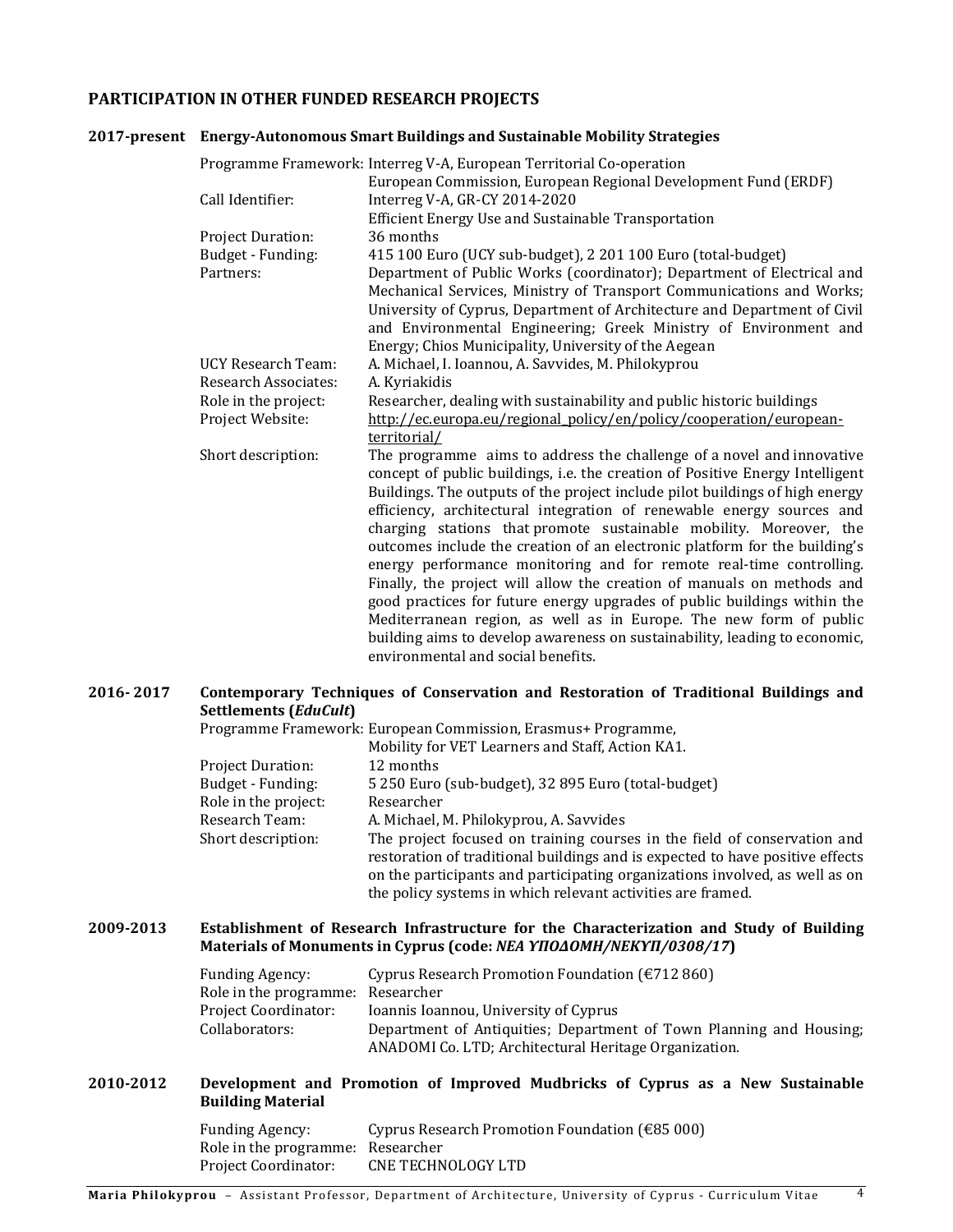|           | Principal Investigator:<br>Collaborators:                                                           | Ioannis Ioannou, University of Cyprus<br>University of Cyprus; Pigmalion Ltd, ETEK.                                                                                                                                                                                                                                      |
|-----------|-----------------------------------------------------------------------------------------------------|--------------------------------------------------------------------------------------------------------------------------------------------------------------------------------------------------------------------------------------------------------------------------------------------------------------------------|
| 2005-2010 |                                                                                                     | Research, Documentation and Publication on Water Mills of Cyprus                                                                                                                                                                                                                                                         |
|           | Role in the programme:<br>Project Coordinator:<br>Short Description:                                | Researcher<br>Efrosini Igoumenidou<br>Research programme of the University of Cyprus in collaboration with<br>architects in the private and government sectors. This project constitutes<br>a continuation of another project with the theme "Recording and Study of<br>the Traditional Cyprus Water Mills" (see below). |
| 2005-2007 |                                                                                                     | Rehabimed (Réhabilitation de l'Architecture Traditionannelle Méditerranéenne)                                                                                                                                                                                                                                            |
|           | Shrot Description:                                                                                  | Role in the programme: Researcher on behalf of the Department of Town Planning and Housing<br>A European programme in which Spain, France, Cyprus, Egypt, Tunisia and<br>Morocco participated. Cyprus was represented by the Department of<br>Antiquities and the Department of Town Planning and Housing.               |
| 1998-2000 |                                                                                                     | Recording and Study of the Traditional Cyprus Water Mills                                                                                                                                                                                                                                                                |
|           | Role in the programme: Researcher<br>Scientific Researcher:<br>Collaborators:<br>Short Description: | Efrosini Igoumenidou<br>University of Cyprus, "Institute of Greek Mills" in Athens.<br>This work constituted part of the project "Thrace - Aegean - Cyprus" of<br>the Ministry of Thrace - Macedonia and the Ministry of the Aegean.                                                                                     |
| 1996-1998 |                                                                                                     | Research on Building Materials in Ancient Monuments. Provenance, Causes of Deterioration<br>Due to Environmental and Climatic Conditions                                                                                                                                                                                 |
|           | Role in the programme: Researcher<br>Collaborators:                                                 | University of Cyprus; Institute of Geology and Mining of Greece; the<br>Department of Geological Survey of Cyprus.                                                                                                                                                                                                       |

# **2. REFEREED JOURNAL PAPER PUBLICATIONS**

- 1. Thravalou, S., Philokyprou, M., Michael, A., The Impact of Architectural Design Interventions and Occupant Interactions on Thermal Comfort in Built Vernacular Heritage. International Journal of Architectural Conservation, Taylor & Francis, (submitted 06.2017, revision stage).
- 2. Philokyprou, M., Michael, A., Malaktou, E., & Savvides, A. 2017 "Environmentally responsive design in Eastern Mediterranean. The case of vernacular architecture in the coastal, lowland and mountainous regions of Cyprus." *Building and Environment,* (Elsevier) 111, pp. 91-109.
- 3. Michael, A., Demosthenous D., Philokyprou, M. 2017 "Natural Ventilation for Cooling in Mediterranean Climate: A Case Study in Vernacular Architecture of Cyprus" *Energy and Buildings* (DOI: 10.1016/j.enbuild.2017.03.040).
- 4. Philokyprou, M., Michael, A., Thravalou, S., Ioannou, I. 2017 "Thermal performance assessment of vernacular residential semi-open spaces in Mediterranean climate", *Indoor and Built Environment* (DOI: 10.1177/1420326X17699037). (Sage Publications)
- 5. Costi di Castrillo, M., Philokyprou, M., Ioannou, I. 2017 "Comparison of adobes from pre-history to-date", *Journal of Archaeological Science: Reports* 12:437-448 (DOI: 10.1016/j.jasrep.2017.02.009).
- 6. Savvides, A., Michael, A., Malaktou, E., Philokyprou, M. 2016 "Examination and assessment of insolation conditions of outdoor public spaces of traditional settlements in the Eastern Mediterranean Area", *Habitat International* (Elsevier) Vol.53, pp. 442-452.
- 7. Michael, A., Herakleous, C., Thravalou S., Philokyprou, M. 2016 "Lighting Performance of Urban Vernacular Architecture in the East Mediterranean Area: Field Study and Simulation Analysis", *Indoor and Built*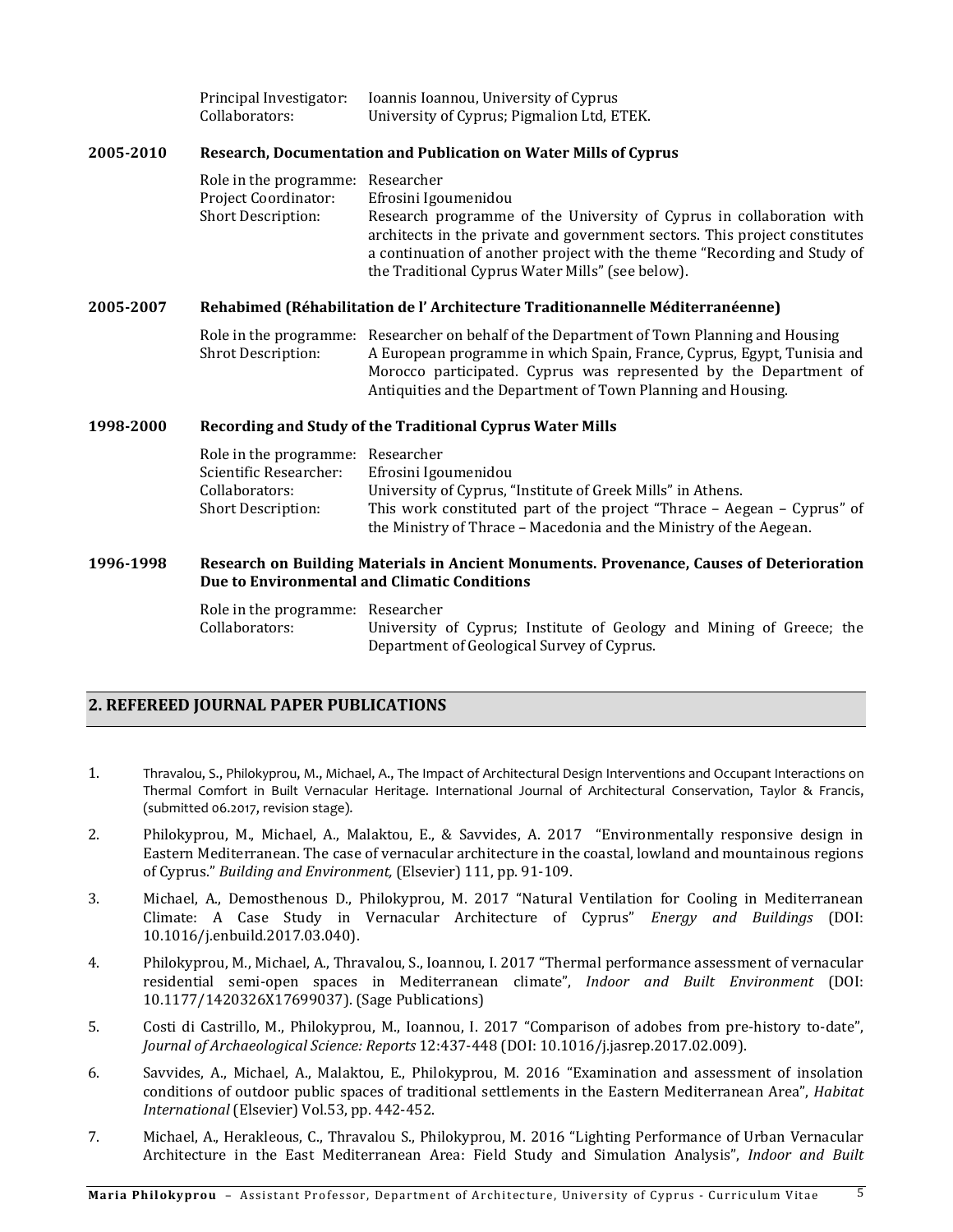*Environment* (Sage Publications)*.* , 26/4 (2017) 471-487, SAGE, First Published Online: December 10, 2015, DOI: https://doi.org/10.1177/1420326X15621613.

- 8. Philokyprou, M. and Limbouri-Kozakou, E. 2015 "Restoring Historic and Vernacular Buildings in Cyprus from Antiquity until the 21st Century", *Studies in Conservation* (Maney Publishing) Vol.60, Issue 4, pp.267- 277.
- 9. Philokyprou, M. and Petropoulou E. 2014 "Dealing with Abandoned Monuments. The Case of Historic Monasteries in Cyprus", *Journal of Architectural Conservation* (Taylor and Francis), Vol. 20, Issue 2, pp.108- 122.
- 10. Philokyprou, M. 2014 "Adaptation of New University Uses in Old Buildings. The Case of Rehabilitation of Listed Buildings in Limassol Cyprus for University Purposes", *International Journal of Architectural Heritage: Conservation, Analysis and Restoration* (Taylor and Francis) 8:5, pp. 758-782.
- 11. Theodoridou, M., Ioannou, I. and Philokyprou M. 2013 "New Evidence of Early Use of Artificial Pozzolanic Material in Mortars*", Journal of Archaeological Science* (Elsevier Editorial System), Volume 40, Issue 8, pp. 3263-3269.
- 12. Philokyprou, M. 2012 "The Beginnings of Pyrotechnology in Cyprus", *International Journal of Architectural Heritage* (Taylor and Francis), Vol. 6, Issue 2, pp.172-199.
- 13. Philokyprou, M. 2011 "Teaching Conservation and Vernacular Architecture", *Journal of Architectural Conservation* (Taylor and Francis), Vol. 17, Issue 2, July 2011, pp.7-24.
- 14. Philokyprou, M. 2011 "The Initial Appearance of Ashlar Stone in Cyprus. Ιssues of Provenance and Use"**,**  *Mediterranean Archaeology and Archaeometry, International Scientific Journal*, Vol. 2011, No.2, pp.37-53*.*

### **3. REFEREED JOURNAL PAPER PUBLICATIONS (invited)**

- 1. hilokyprou, M. 2015 "Continuities and Discontinuities in the Vernacular Architecture", *Athens Journal of Architecture*, Vol.1, Issue 2, pp.111-120 (the article was selected for publication in the journal after the presentation of the paper in the *4th Annual International Conference on Architecture*, Athens).
- 2. Philokyprou, M. and Michael A. 2017 "Social and Environmental Aspects of Courtyards in Vernacular Architecture in Cyprus", Special Issue on Vernacular Architecture, From Tradition to the Future, *Serbian Architectural Journal SAJ* 8 (2016), ISSN: 1821-3952.
- 3. Malaktou, E., Philokyprou, M., Michael, A., & Savvides, A. 2017 "Thermal assessment of traditional partially, subterranean dwellings in coastal and mountainous regions in the Mediterranean climate", *Journal of Sustainable Architecture and Civil Engineering (final process of publication)*. The paper was selected for publication in the journal after the presentation of a paper with similar theme in the 5th International Conference on Renewable Energy Sources and Energy Efficiency - New Challenges. Nicosia.

### **4. NATIONAL JOURNAL PAPERS**

- 1. Philokyprou, M. 2009 "Contemporary Interventions in Traditional Buildings and the Embodying of New Additions and Constructions in Regions of Special Interest", *Archieve*, *ΑΡΧΕΙΟ (Architectural Journal*) Vol. 4, pp.20-25.
- 2. Philokyprou, M. 2005 "Historic Review in the Use of Building Stone in Cyprus", *Ornamental Stones from Greece* (invited paper) 26 (2/2005), pp.50-58.
- 3. Philokyprou, M. Maniatis, I., Charalambides, A., Xenophontos, C., Kyriakou, K. and Papadouris, Gl. 2004 "Reproduction of Hydraulic Lime Plasters for Use in Conservation", *Civil Engineer* No. 13*,* pp.10-13.
- 4. Philokyprou, M., Maniatis, I., Charalambides, A., Xenophontos, C., Kyriakou, K. and Papadouris, Gl. 2004 "Reproduction of Hydraulic Lime Plasters on the Basis of the Technology of Production of Ancient Plasters of Cyprus, for Use in the Conservation of Archaeological and Historic Buildings", *Architects and Engineers* No. 62*,* pp.51-53.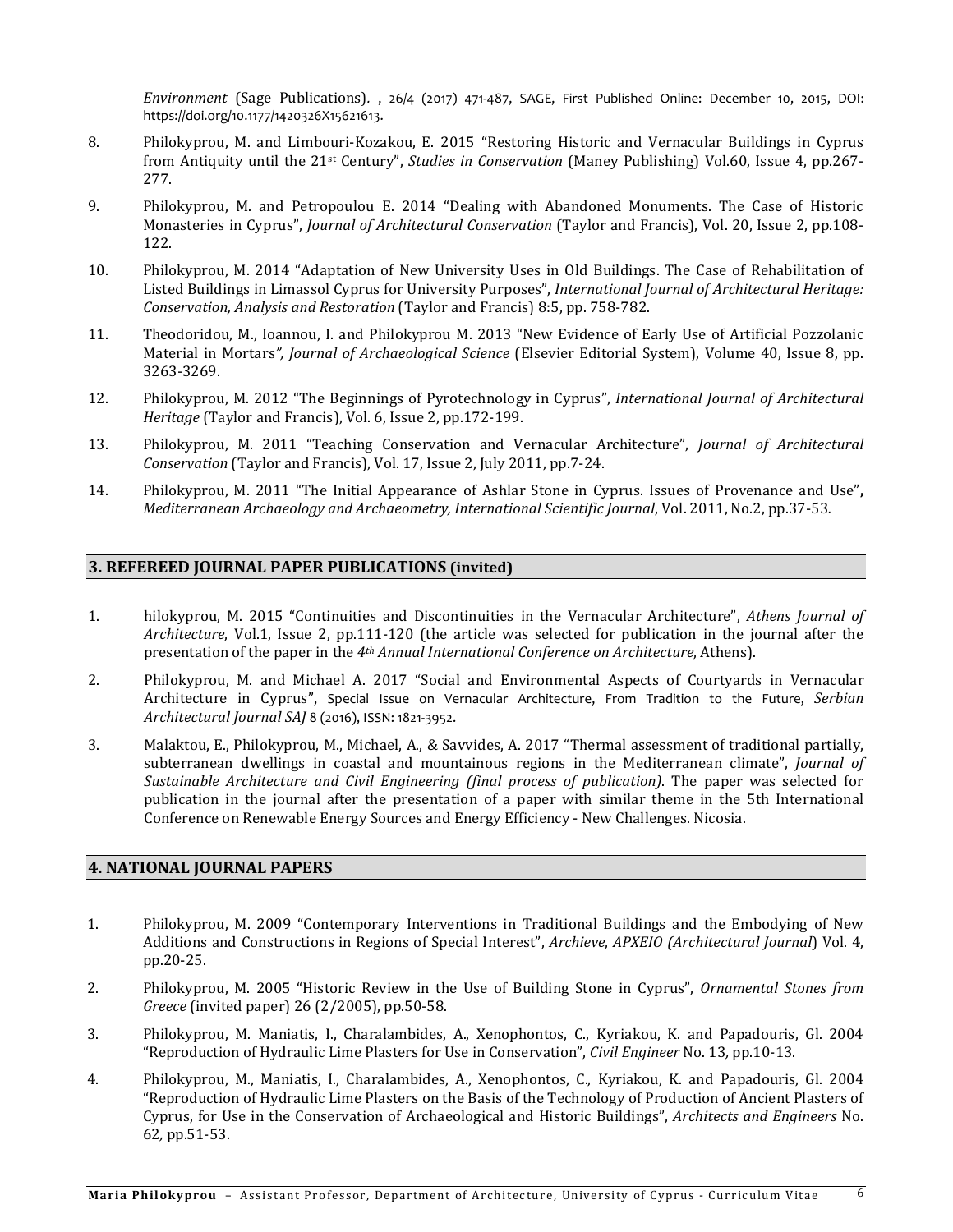- 5. Philokyprou, M., Maniatis, I., Charalambides, A., Xenophontos, C., Kyriakou, K. and Papadouris, Gl. 2003 "Research Financed by the Research Promotion Foundation. Reproduction of Hydraulic Lime Plasters on the Basis of the Technology Used in the Preparation of Corresponding Plasters of Cyprus, for Use in the Conservation of Archaeological and Historic Buildings", *ΙΨΙΠΕΤΙΣ* No. 7 (invited paper), pp.28-32.
- 6. Philokyprou, M., Chrysochou, N., Kalliri, E. Petropoulou, E. and Pseftofiakos, A. 1998 "Conservation of the Monastery of Panayia tou Sinti", *Architects and Engineers.* Vol. 46, Nicosia*,* pp.15-20.
- 7. Philokyprou, M. 1993 "Conservation of the Monastery of Ayios Savvas tis Karonas and Proposal for its Future Use", *Architect* Vol. 20. Nicosia, pp.68-70.

# **5. BOOKS, BOOK EDITORSHIP AND REFEREED CHAPTERS AND ARTICLES IN BOOKS**

- 1. Philokyprou, M. and Michael, A. (editors and main authors) 2014, *Τhe Bioclimatic Aspects of the Vernacular Architecture of Cyprus,* Nicosia (64 pages) in Greek, ISBN: 978-9963-33-9912-4-2
- 2. Philokyprou, M., Michael, A., Savvides A. (eds.), 2015 '*Sustainability in Architectural Cultural Heritage', Proceedings, International Conference Biocultural*, 11-12 December 2015, (p. 376), ISBN: 978-9963-9912-5- 9.
- 3. Philokyprou, M., Michael, A., Savvides A. (eds.), 2015 '*Sustainability in Architectural Cultural Heritage', Book of Abstracts, International Conference Biocultural* , 11-12 December 2015, (p. 61), ISBN: 978-9963-9912-5-9
- 4. Philokyprou, M. 2012 "The Earliest Use of Lime and Gypsum Mortars in Cyprus" in *Historic Mortars. Characterization. Assessment and Repair.* Edited by Jan Valek, John J. Hughes and Caspar J.W.P.Groot, published by Rilem Bookseries, Springer, pp.25-35. (This publication is a special volume of selected papers from the 2nd Historic Mortars Conference HMC2010 and RILEM TC 203-RHM Final Workshop, Prague, Czech Republic. In this volume only 30 out of the 148 papers presented in the conference were published).
- **5.** Philokyprou, M. 2012, "Protection of Contemporary Architecture in Cyprus" in *Maledetti Vincoli. La Tutela dell'Architettura Contemporanea*. Edited by U. Carughi, published by Umberto Allemandi and C., Torino (in Italian), pp.260-262.
- **6.** Philokyprou, M. 2008 "Vernacular Architecture of Yeroskipou, Paphos", in *Yeroskipou, from Antiquity to the Present*. Nicosia 2008, Chr. Andreou (editor and publisher), pp.195-216 (in Greek and in English).
- **7.** Philokyprou, M. 2007, "La Déradation des Matériaux de Construction (Pierre, Terre, Bois)", in *Méthode RéhabiMed. Architecture Traditionnelle Medirerranéenne. II. Réhabilitation Bâtiments*, Col-legi d' Aparelladors I Arquitectes Técnics de Barcelona pour le consortium RehabiMent, Barcelona, pp.236-241.
- **8.** Philokyprou, M**.** 1998 "Building Materials and Methods Employed in Prehistoric and Traditional Architecture in Cyprus", *Ethnography of European Traditional Cultures, Arts, Crafts of Heritage,* edited by E. Karpodini-Dimitriadi, published by the Centre of Vocational Training. Institute of Cultural Studies of Europe and the Mediterranean, Athens, 1998, pp.150-164.

# **6. REFEREED CONFERENCE PROCEEDINGS – FULL PAPERS**

- **1.** Malaktou , E., Ioannou, I., & Philokyprou , M. 2017 "Investigating the thermal properties of earth-based materials. The case of adobes", *10th International Symposium on the Conservation of Monuments in the Mediterranean Basin.* Athens: Springer (in press).
- **2.** Philokyprou, M. 2017 "Conservation of Vernacular Dwellings, Matters of Authenticity and Sustainability", *10th International Symposium on the Conservation of Monuments in the Mediterranean Basin.* Athens: Springer (in press).
- **3.** Heracleous, C., Ioannou I., Philokyprou, M., A., Michael, A. 2017 "Hydrothermal Performance of a Stone Masonry Wall in a Traditional Building in Cyprus", *Proc. of 33rd Int. Con. On Passive Low Energy Architecture, Design to Thrive*, ISBN 978-0- 9928957-5-4, PLEA 2017, volume III, Edinburgh, 03-05.07.2017, pp. 5030-5037.
- **4.** Malaktou, E., & Philokyprou, M. 2017 "Thermal Behavoir of urban semi-open spaces in the Mediterranean climatie: The case of shopping arcades in the historic centre of Nicosia", *33rd PLEA International Conference, Design to Thrive, Volume III,* ISBN 978-0-9928957-5-4 *Edinburgh*, *03-05.07.2017*.
- **5.** Thravalou, S., Philokyprou, M., Michael, A. 2016 "Natural Ventilation Performance of Heritage Buildings in the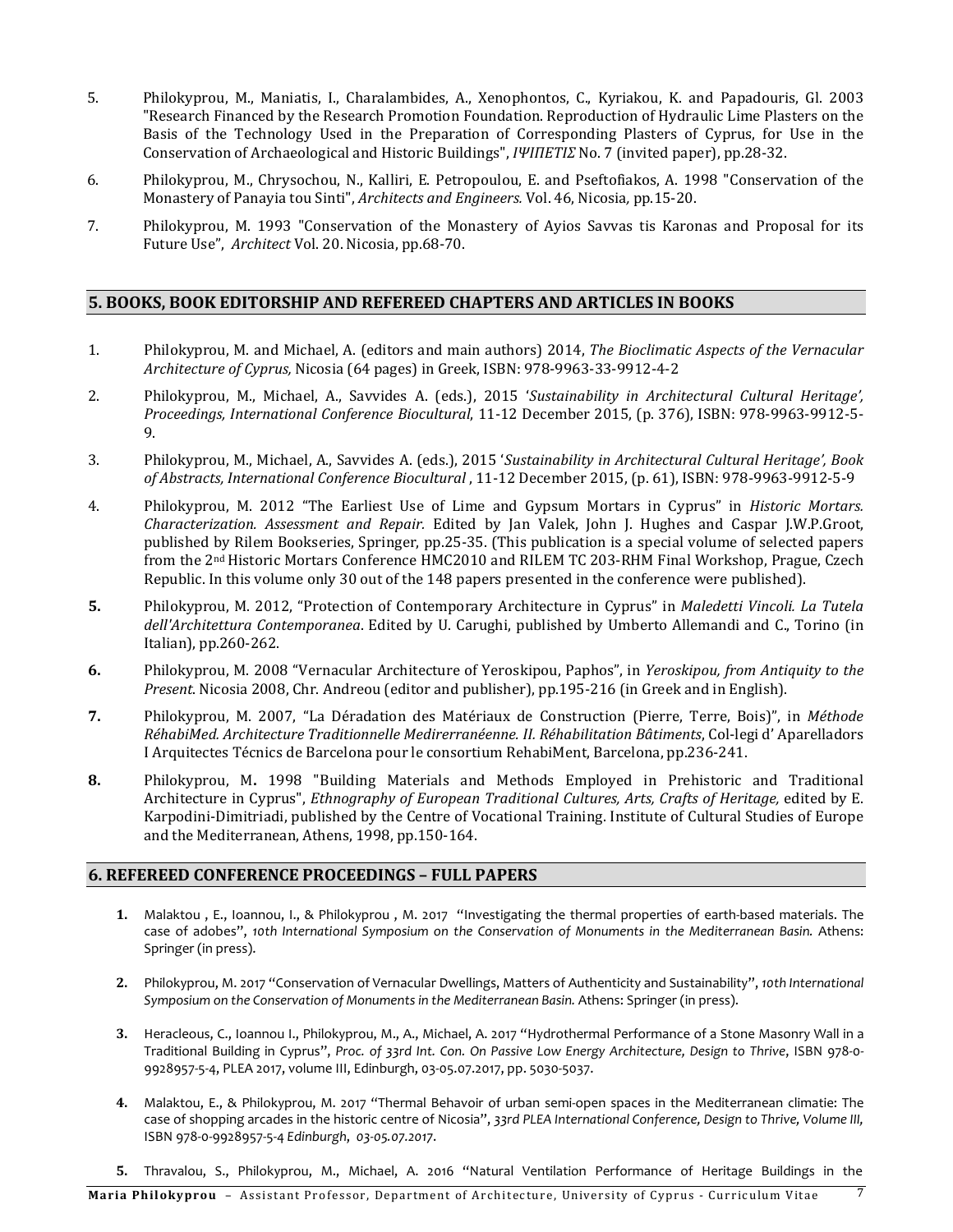Mediterranean Climate. The Case of a Two-Storey Urban Traditional Dwelling in Nicosia, Cyprus", *Proc. of the 9th Int. Conf. On Making Comfort Relevant*, ISBN 978-0-9928957-3-0, Windsor 2016, UK, 07 - 10 April 2016, pp. 328-339.

- **6.** Costi De Castrlillo M., Ioannou, I. and Philokyprou, M. 2016 "Comparative Study of Prehistoric, Traditional and Contemporary Adobe Bricks from Cyprus", *Proceedings of the International RILEM Conference on Materials, Systems and Structures in Civil Engineering Conference segment on Historical Masonry,* 22-24 August 2016, Technical University of Denmark, Lyngby, Denmark.
- **7.** Malaktou, E., & Philokyprou, M. 2016 "Urban transitional spaces and sustainability. The environmental design approach of shopping arcades in the historic centre of Nicosia", *XIV International Forum World Heritage and Degradation.* Napoli, 17-18 June, pp. 1215-1224.
- **8.** Malaktou, E., & Philokyprou, M. 2016 "The transitional semi-open spaces in public British colonial architecture of Cyprus: a socio-environmental approach", *XIV International Forum World Heritage and Degradation.* Napoli 17-18 June pp. 78-87.
- **9.** Malaktou, E., Ioannou, I., & Philokyprou, M. 2016 "On the thermal properties of adobes: literature review and experimental study" Poster presented in *Terra 2016: XIIth World Congress on Earthen Architectures .* Lyon.
- **10.** Michael, A., Philokyprou, M., Thravalou, St. and Ioannou, I. 2016, "The role of the thermal mass of a adobe walls in the thermal performance of vernacular dwellings" *Terra 2016: XIIth World Congress on Earthen Architectures .* Lyon (in press).
- **11.** Philokyprou, M. 2016 "Τhe earliest use of adobes in Cyprus: Issues of Provenance and Use", *Terra 2016: XIIth World Congress on Earthen Architectures .* Lyon (in press).
- **12.** Malaktou, E., Philokyprou, M., Michael, A., & Savvides, A. 2016 "Environmental behavior of semi-open spaces in Mediterranean vernacular architecture. The case of rural traditional dwellings of Cyprus", *Proceedings of the International Conference on Renewable Energies and Power Quality*, *ICREPQ'16*, Madrid, pp. 599-604.
- **13.** Philokyprou, M., Michael, A., Savvides, A., & Malaktou, E. 2016 "Thermal assesment of traditional partially subterranean dwellings. The case of Cyprus", Proc. of the 5<sup>th</sup> Int. Conf. On Renewable Energy Sources and Energy Efficiency – New Challenges, 05.05 – 06.05.16, Nicosia, Cyprus, Proceedings paper no. 1606, pp. 40-52.
- **14.** D. Demosthenous, A. Michael and M. Philokyprou, 2016 "Natural ventilation strategies for cooling purposes in the rural vernacular architecture of Cyprus", *Proceedings of the International Conference on Renewable Energies and Power Quality, ICREPQ'16*, Madrid, Spain, pp. 526-530.
- **15.** Thravalou, St., Philokyprou, M. and Michael, A. 2016 "The impact of architectural design interventions and occupant interactions on thermal comfort in built vernacular heritage", *Proceedings of the 2nd International Conference on Energy Efficiency and Comfort of Historic Buildings*, *EECHB 2016,* Brussels, Belgium, 19-21 October 2016, pp. 102-109.
- **16.** Malaktou, E., Philokyprou, M., Michael, A., & Savvides, A. 2015 "Architectural design and environmental behavior of traditional buildings in mountainous regions. The case of Askas settlement, Cyprus", *Proceedings of the Biocultural 2015 International Conference on Sustainability in Architectural Cultural Heritage.* Limassol, pp.77-86.
- **17.** Thravalou S., Philokyprou, M., Michael, A., Savvides A. 2015 "The contribution of semi-open spaces in the thermal performance of vernacular rural architecture in Cyprus", *Proceedings of the Biocultural 2015 International Conference on Sustainability in Architectural Cultural Heritage.* Limassol*, pp. 134-143.*
- **18.** Demosthenous, D., Michael, A. and Philokyprou, M. 2015 "Investigation of the influence of Night Ventilation on Indoor Thermal Conditions in Rural Vernacular Architecture of Cyprus", *Proceedings of the Biocultural 2015 International Conference on Sustainability in Architectural Cultural Heritage.* Limassol, pp. 116-133.
- **19.** Malaktou, E., Philokyprou, M., Michael, A., & Savvides, A. 2015 "Effect of high mass traditional buildings in moderating indoor temperatures in the Mediterranean climate", *Proceedings of the 31st International PLEA Conference, Architecture in (R)evolution .* Bologna, 09-11.09.2015, (8 p.)
- **20.** .Michael , A., Heracleous, C., Malaktou , E., Savvides, A., & Philokyprou, M. 2015 "Lighting performance in rural vernacular architecture in Cyprus: field studies and simulation analysis", *Proceedings of the 31st International PLEA Conference, Architecture in (R)evolution.* Bologna, 09-11.09.2015, (8 p.)
- **21.** Philokyprou , M., Michael , A., Savvides , A., & Malaktou , E. 2015, "Evaluation of bioclimatic design features of vernacular architecture in Cyprus. Case studies from rural settlements in different climatic regions",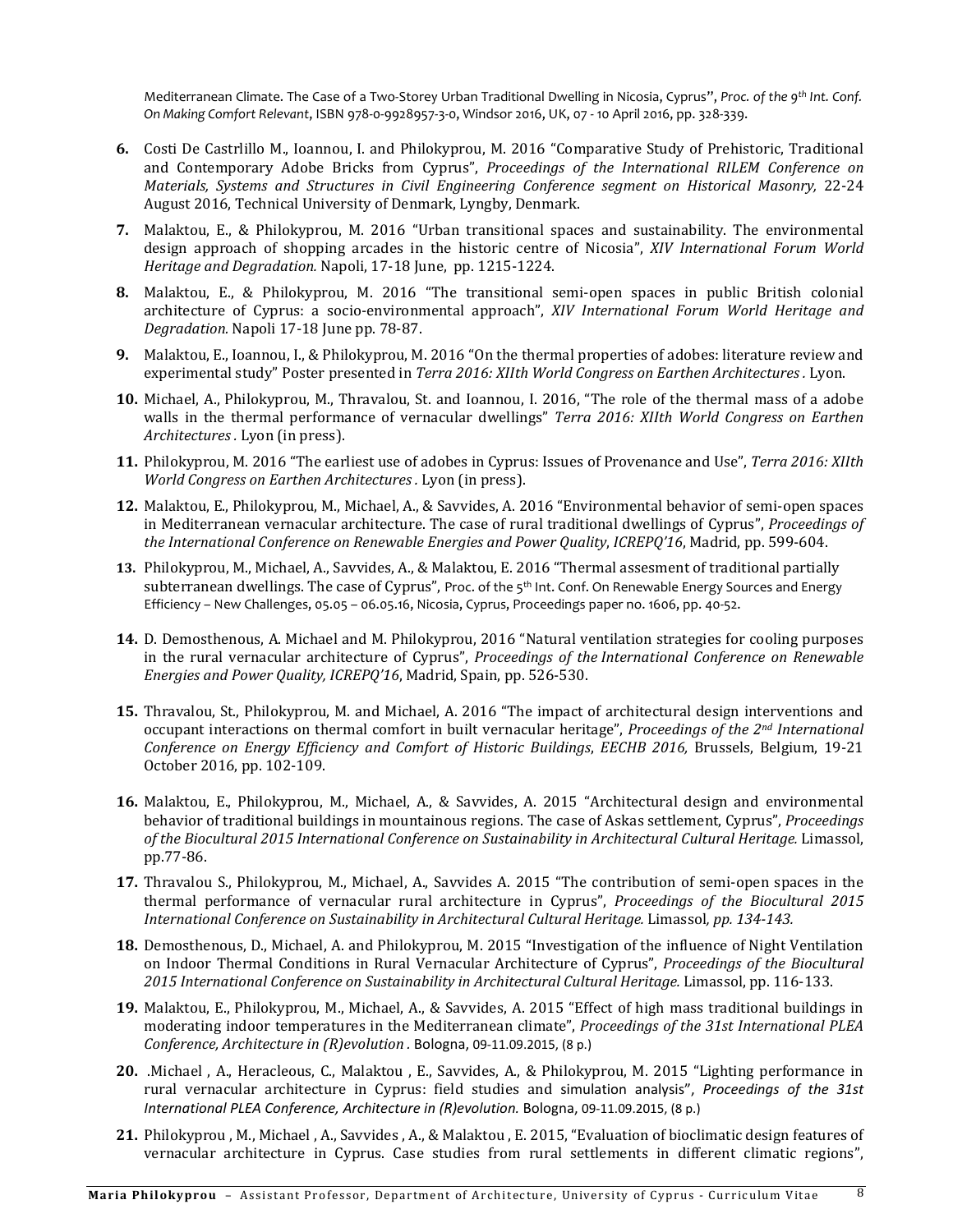*Proceedings of the 2nd International Conference on Preservation, Maintenance and Rehabilitation of Historic Buildings and Structures* Porto: Green Lines Institute for Sustainable Development, pp. 999-1008.

- **22.** Philokyprou, M. 2014 "The VernArch Digital Database Project: Documentation and Protection of the Vernacular Architecture of Cyprus", *Proceedings of the International Conference on Cultural Heritage. Digital Heritage. Progress in Cultural Heritage Documentation, Preservation and Protection (Euromed 2014),* Limassol, Cyprus, 3-8 November 2014, pp. 635-642.
- **23.** Michael, A., Philokyprou, M. and Argyrou, Chr. 2014 "Documentation and Evaluation of the Possitive Contribution of Natural Ventilation in the Rural Vernacular Architecture of Cyprus", *Proceedings of the International Conference on Cultural Heritage. Digital Heritage. Progress in Cultural Heritage Documentation, Preservation and Protection (Euromed 2014),* Limassol, Cyprus, 3-8 November 2014, pp. 310-319.
- **24.** Philokyprou, M., Michael , A., Savvides, A., & Malaktou, E. 2014 "Examination and Assessment of the environmental characteristics of vernacular rural settlements in varying topographies in Cyprus", *Proceedings o*f the *World Sustainable Building 2014* Barcelona, 28-30 October 2014: Green Building Council Espana, pp. 494-501.
- **25.** Philokyprou, M., Savvides, A. Michael, A. and Malaktou, E. 2014, "Examination and Assessment of the environmental characteristics of vernacular rural settlements. Three case studies in Cyprus", *Proceedings of the Versus2014|2nd Mediterra|2nd ResRAPIA International conference on vernacular heritage, sustainability and earthen architecture,* Valencia, Spain, 11-13 September 2014, pp. 613-618.
- **26.** Philokyprou, M., Michael, A. and Thravalou, St. 2013 "Assessment of the Bioclimatic Elements of Vernacular Architecture. The Historic Centre of Nicosia, Cyprus", *Proceedings of the Le Vies dei Mercanti XI Forume Internationalle di Studi,* Aversa | Capri, Italy, 13-15 June 2013, pp. 666-675.
- **27.** Michael, A., Philokyprou, M., Thravalou, St. and Ioannou, I. 2013 "Contribution of Bioclimatic Elements to Thermal Comfort: Heritage Case Study in Nicosia, Cyprus", *Proceedings of PLEA 2013, Sunstainable Architecture for a Renewable Future*, Munich, Germamy, 10-12 September 2013.
- **28.** Philokyprou, M., Michael, A., Thravalou, St. and Ioannou, I. 2013 "Evaluation of Sustainable Design Elements in the Historic Centre of Nicosia, Cyprus", *Proceedings of the CIAV 2013, 7th ATP, Versus International Conference on Vernacular Heritage and Earthern Architecture*, Villa Nova de Cerveira , 16-18 October 2013, pp. 631-636.
- **29.** Michael, A., Philokyprou, M., Thravalou, St. and Ioannou, I. 2013 "Thermal Performance Analysis of Vernacular Architecture in Nicosia, Cyprus", Presentation in the *6th International Congress on Science and Technology for the Safeguard of Cultural Heritage in the Mediterranean Basin*, Athens, Greece, 22-25 October 2013 (abstact volume pp. 280-281).
- **30.** Philokyprou,.M. 2013 "Development of a Digital Data Base of the Vernacular Architecture of Cyprus", Presentation in the 6th International Congress on Science and Technology for the Safeguard of Cultural Heritage in the Mediterranean Basin, Athens, Greece, 22-25 October 2013, (abstact volume pp. 253-254).
- **31.** Philokyprou, M. and Michael, 2013 "The Contribution of the Courtyard to the Environmental Perception of Residential Architecture in Cyprus", *Proceedings of 4th International Conference Renewable Energy Sources & Energy Efficiency*, New Challenges, Nicosia, Cyprus, June 6-7, 2013, pp. 166-178.
- **32.** Philokyprou, M., Michael, A. 2012 "Εvaluation of the Environmental Features of Vernacular Architecture. A Case Study in Cyprus", *Proceedings of the 4th International Euro-Mediterranean Conference on Cultural Heritage (EuroMed 2012),* Limassol, Cyprus, 29 Oct. – 3 Nov. 2012, pp. 349-354.
- **33.** Philokyprou, M. and Limbouri-Kozakou, E. 2012 "Ruined and Abandoned Traditional Settlements. The Case of Cyprus", *Proceedings of* the *8th International Conference on Structural Analysis of Historical Constructions, SAHC 2012*, Wroclaw Poland, 15-17 Oct. 2012, pp.1265-1272.
- **34.** Philokyprou, M. and Limbouri-Kozakou, E. 2012 "Rehabilitation of Historic Buildings for Cultural and University Uses. The case of Cyprus", *HERITAGE 2012*, *Proceedings of the 3rd International Conference on Heritage and Sustainable Development*, Porto, Portogual, 19-22 Jun. 2012, Vol.3, pp.1995-2204.
- **35.** Limbouri-Kozakou, E. and Philokyprou, M. 2012 "The Significance of Surveys in the Preservation and Restoration of Vernacular Architecture. The Case of Cyprus", *Proceedings of the International Conference*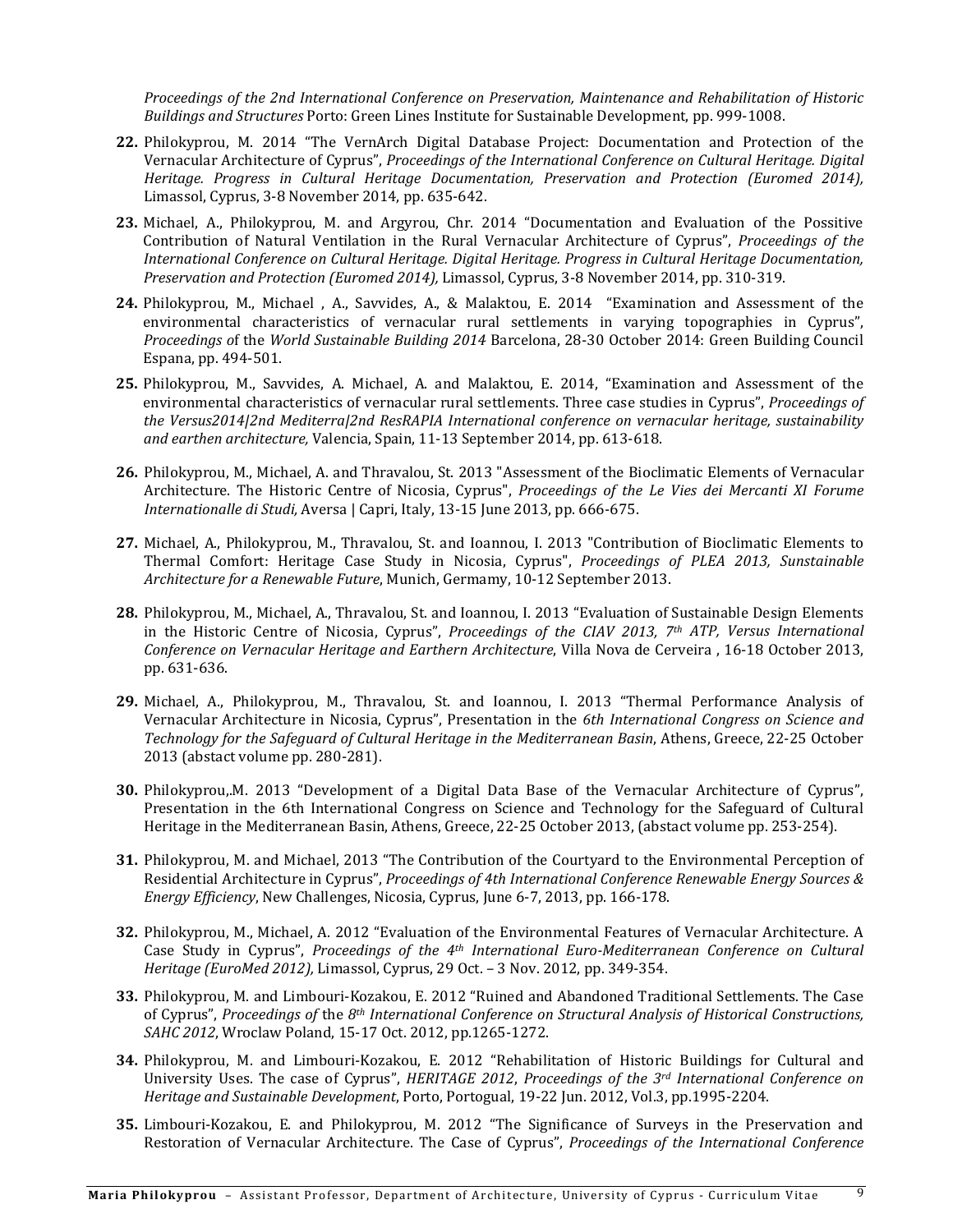*Surveys on Vernacular Architecture. Their significance in 20th Century Architectural Culture, ESAP*, Porto, Portugal, 17-19 May 2012, pp. 291-303.

- **36.** Philokyprou, M. and Limbouri, E. 2012 "The Role of the Central Courtyard. Surveys in the Vernacular Architecture of Cyprus", *Proceedings of the International Conference Surveys on Vernacular Architecture. Their significance in 20th century Architectural Culture***,** ESAP, Porto, Portugal, 17-19 May 2012, pp. 400-414.
- **37.** Philokyprou, M. and Petropoulou, E. 2011 "The Impact of Different Philosophical Approaches towards the Conservation of Ancient Monasteries in Cyprus", *Proceedings of STREMAH 2011: 12th International Conference on Structural Repairs and Maintenance of Heritage Architecture*, Chianciano Terme, Italy, WIT Press, Brebbia, C.A. and Binda, L. (editors), 5-7 Sept. 2011, pp.143-154.
- **38.** Philokyprou, M. 2011 "Teaching Vernacular Architecture and Rehabilitation in Relation to Bioclimatic Design Elements", *Proceedings of PLEA 2011- Conference on Passive and Low Energy Architecture*, Louvain-la-Neuve, Belgium, 13-15 July 2011, pp.89-94.
- **39.** Philokyprou, M., and Theodoridou, M. 2010 "Ashlar Stone in Cyprus, First Appearance, Provenance and Use", *Proceedings of the 7th International Conference on Science and Technology in Archaeology and Conservation*, Petra, Jordan, 7-10 Dec. 2010, pp.279-289.
- **40.** Theodoridou, M., Ioannou, I. and Philokyprou, M. 2010 "Mineralogical, Physicochemical and Mechanical Characterization of Historic Lime Mortars from Cyprus", *General Meeting of the International Mineralogical Association*, Budapest, Hungary, 21-27 Aug. 2010, p.133.
- **41.** Ioannou, I., Philokyprou, M., Ilia A. 2010 "Design and Production of Repair Mortars for Historic Masonry Taking into Account the Characteristics of Old Mortars", *Proceedings of the 2nd Historic Mortars Conference HMC2010 and RILEM TC 203-RHM Final Workshop*, Prague, Czech Republic, 22-24 Sept. 2010, pp.1051-1058.
- **42.** Philokyprou, M. 2010 "The Earliest Use of Lime and Gypsum Mortars in Cyprus", *Proceeding of the 2nd Historic Mortars Conference HMC2010 and RILEM TC 203-RHM Final Workshop*, Prague, Czech Republic, 22- 24 Sept. 2010, pp.309-316.
- **43.** Philokyprou, M. 2010 "Conservation and Rehabilitation of Listed Buildings in Limassol, Cyprus", *8th International Symposium on the Conservation of Monuments in the Mediterranean Basin. Monument Damage Hazards and Rehabilitation Technologies,* Patra, Greece, 31 May - 2 June 2010, pp.531-550.
- **44.** Philokyprou, M. and Fiouri, E. 2010 "Protection and Revival of Ruined and Abandoned Villages in Cyprus", *8th International Symposium on the Conservation of Monuments in the Mediterranean Basin. Monument Damage Hazards and Rehabilitation Technologies*, Patra, Greece, 31 May – 2 June, 2010, pp.551-570.
- **45.** Ιoannou, I., Ilia A. and Philokyprou, M. 2009 "Use of Crushed Fired Clay Ceramics in the Production of Mortars", *Proceedings of the 4th International Conference on Sustainable Development and Planning*, Vol. 1, Limassol, Cyprus, 13-15 May 2009, pp.257-264.
- **46.** Philokyprou, M. 2009 "Contemporary Approaches and Legal Framework in the Conservation of Historic Buildings in Cyprus", *Proceedings of the 2nd Pan-hellenic Conference of Restoration,* Athens, Greece, 21-24 May 2009 (Extended abstract and poster – in Greek).
- **47.** Philokyprou, M., Ioannou, I. 2008 "Characterization of Old Lime Mortars of Cyprus", *Proceedings of the 1st Pan-Hellenic Conference on Building Materials, Athens, Greece,* 21-23 May 2008 (in Greek).
- **48.** Ioannou, I and Philokyprou, M. 2008 "Experimental Preparations and Uses of Lime Mortars Based on the Ancient Technology of Mortars", *Proceedings of the 1st Pan-Hellenic Conference on Building Materials, Athens, Greece,* 21-23 May 2008 (in Greek).
- **49.** Ioannou, I., Philokyprou, M., Papadouris, G., Kyriakou, K., 2007 "Reproduction of Hydraulic Lime Mortars Based on the Traditional Production Technology of Ancient Mortars from Cyprus", *Minutes of the 1st Euro-Mediterranean Regional Conference: Traditional Mediterranean Architecture, Present and Future*, Barcelona, Spain, 12-15 Jul. 2007, pp.546-549.
- **50.** Philokyprou, M., Ioannou, I., Hadjichristos, Chr., Maniatis, I., Papadouris Gl., Kyriakou, K. 2005 "Design of Hydraulic Lime Plasters on the Basis of the Technology Used in the Production of Ancient Plasters in Cyprus", *Proceedings of the 2nd International Conference on Ancient Greek Technology*, Athens, 17-21 Oct. 2005, pp.158-164 (in Greek).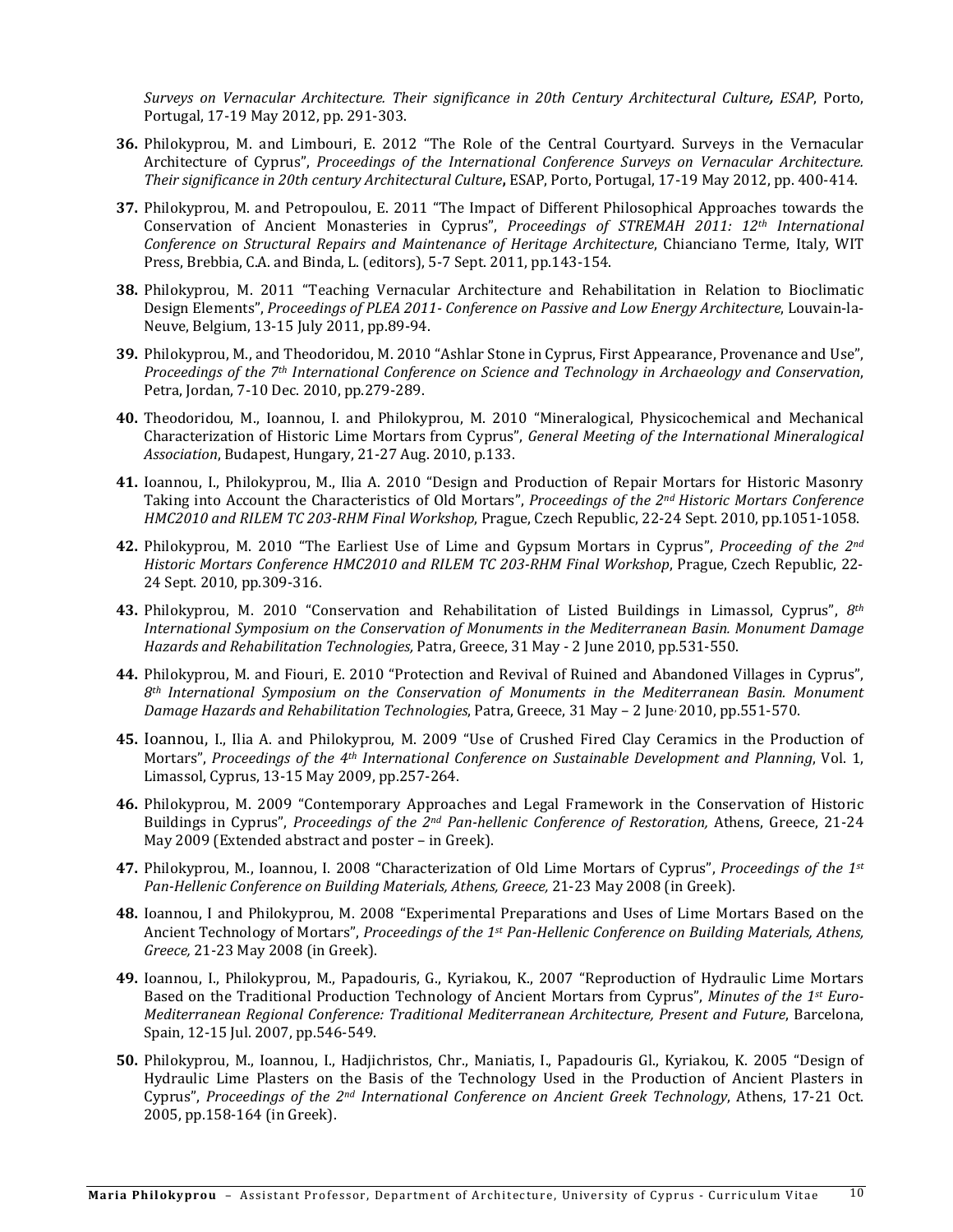**51.** Philokyprou, M. 2003 "Reproduction of Hydraulic Lime Plasters on the Basis of the Technology used in the Preparation of Ancient Plasters", *Proceedings of the 7th International Symposium of World Heritage Cities*, Rhodes, Greece, 23-26 Sept. 2003. Organizer: Organization of World Heritage Cities, pp.1-11 (in Greek).

# **7. REFEREED CONFERENCE PAPERS IN WEB SITE PROCEEDINGS**

1. Philokyprou, M. 2014, "Methodology of Research and Qualitative Results", *One Day International Conference for the Presentation of the Findings of the Research Program "BioVernacular",* Nicosia, Cyprus, 21 July 2014

# **8. NATIONAL CONFERENCE PROCEEDINGS – FULL PAPERS (INVITED SPEAKER)**

- 1. Philokyprou, Μ. 2015 "The first use of adobes in Cyprus: Matters of Provenance and Use" *Proceedings of a Scientific Conference on Sustainable and Compatible Materials for the Conservation of the Cultural Heritage*, 28-28 September, Organizers: ΝΤUA, Research Programme ΘΑΛΗΣ-ΑΕΙΣ (in Greek).
- 2. Philokyprou, M. 2014 "Continuities and Discontinuities in the Conservation of Vernacular Architecture", *Proceedings of the Scientific Conference on the Promotion of Vernacular Architecture. Methodology and Aesthetical Issues*, Lofou, Cyprus, 11-12 October 2014, Organizers: Cultural Services of the Ministry of Education and Culture (in Greek).
- 3. Limbouri, E. And Philokyprou, M. 2013 "Restoration of Historic and Vernacular Buildings in Cyprus. A historic overview", *Proceedings of the Symposium – Architecture of Cyprus*, Nicosia 22-24 November 2013, Cyprus, Organizers: The Cyprus Scientific and Technical Chamber (ETEK), Cyprus Committee of Byzantine Studies, Society of Cypriot Studies, Cyprus Committee of Byzantine Studies and the A.G. Leventis Scholars Association Cyprus (in Greek).
- 4. Philokyprou, M. 2011 "Vernacular Architecture and Contemporary Issues" *Proceedings of a two-day seminar on Teaching Subjects Related to Architectural Cultural Heritage*, Athens, Greece NTUA, May 2012 (in print – in Greek).
- 5. Philokyprou, M. 2009 "Architecture of Pano and Kato Pyrgos Tyllirias" *Proceedings of the conference, Tylliria. Memories, History and Archaeology*, Kato Pyrgos, Cyprus, 4-5 May 2009, pp. 441-470 (in Greek).
- 6. Philokyprou, M. 2006 "Hydraulic Plasters in the Cyprus Watermills" *Proceedings of the scientific Meeting, Water in Traditional Energy Systems of the Aegean, Thrace and Cyprus*. Institute of Greek Mills, Nicosia, 17-18 June 2000, pp. 151-159 (in Greek).
- 7. Philokyprou, M. 2004 "Historic Review of the Use of Building Stone in Cyprus", *Proceedings of the seminar, Stone in the Modern Building Industry,* Nicosia 27 November 2004. Organizers: Department of Geological Survey, University of Cyprus, Technical Chamber of Cyprus, pp. 1-15 (in Greek).
- 8. Philokyprou, M. 2001 "Appearance for the First Time of Lime in Cyprus and its Use until the Appearance of Hydraulic Plasters", *Proceedings of the Seminar Lime and Lime Plasters*, Nicosia, 20 Oct. 2001. Organizer: Technical Chamber of Cyprus, pp. 1-15 (in Greek).
- 9. Philokyprou, M. and Kalliri, E. 2001 "Preservation and Conservation of the Monastery of Panayia tou Sinti in Paphos, *Proceedings of the Conference Mild Interventions and Protection of Constructions of Historic Importance – Maintenance and Improvement of the Initial Form and Typology*, Thessaloniki, Greece, 23-25 Nov. 2001. Organizers: Committee for Monuments, Technical Chamber of Greece - Department of Central Macedonia, pp. 629-639 (in Greek).
- 10. Philokyprou, M., Kalliri, E., Demosthenous, M., Michaelides, P. and Κyrou, K. 2001 "Preservation and Conservation of the Church of Panayia Chrysospiliotissa in Cyprus", *Proceedings of the conference Mild Intervention and Protection of Constructions of Historic Importance – Maintenance and Improvement of the Initial Form and Typology*, Thessaloniki, Greece, 23-25 Nov. 2001. Organizers: Committee for Monuments, Technical Chamber of Greece - Department of Central Macedonia, pp. 173-184 (in Greek).
- 11. Philokyprou, M. and Petropoulou E., 2001 "Conservation Work Carried out at the Monastery of Panayia tou Sinti (an annex of the Kykkos Monastery)", *Proceedings of the Conference The Holy Kykkos Monastery in Relation to Archaeology and Art of the Byzantine and Post Byzantine Period,* Nicosia, Cyprus, 14-16 May 1998. Organizer: Kykkos Monastery Museum., pp. 415-435 (in Greek).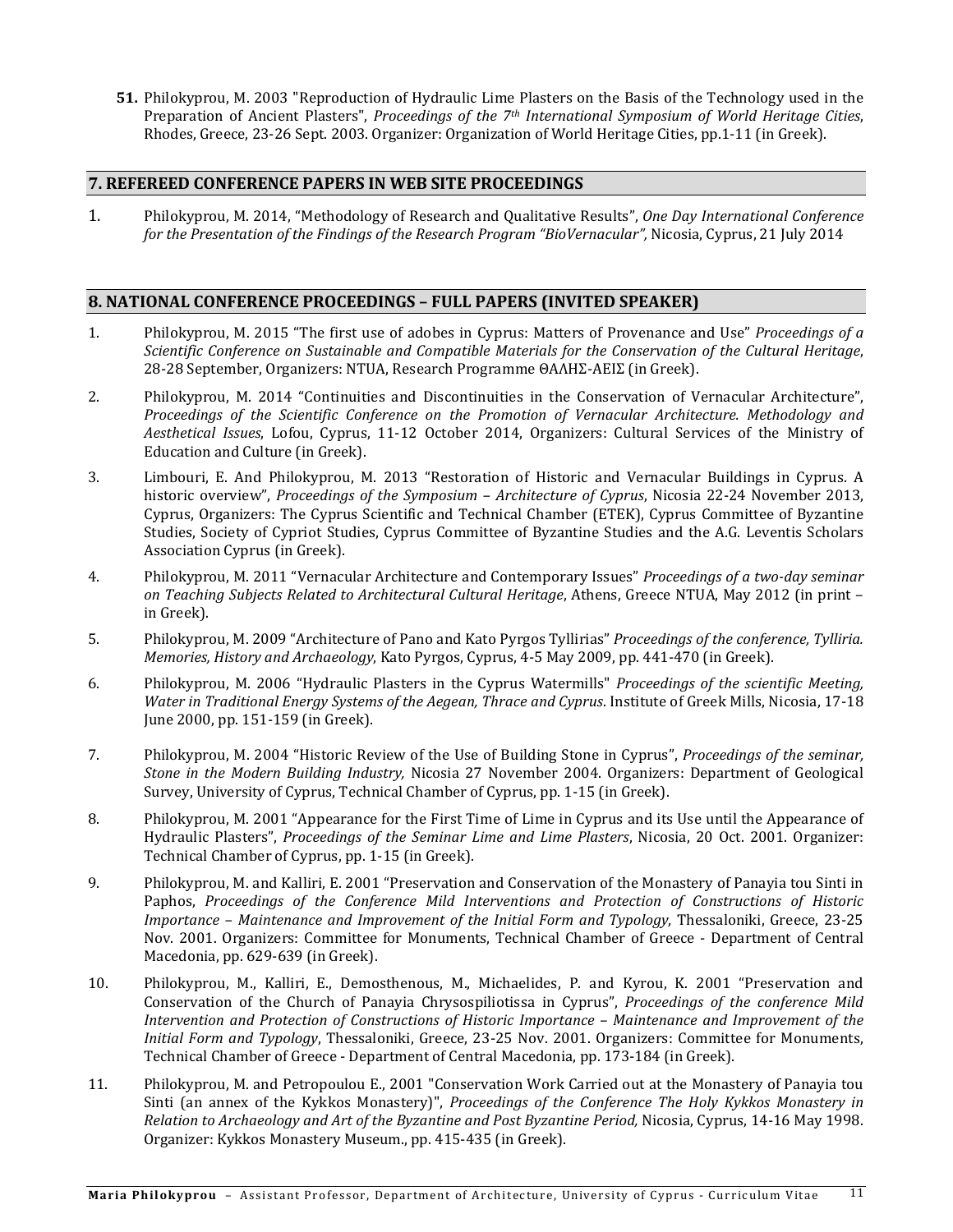12. Philokyprou, M. 1998 "The Use of Building Stone in Cyprus during the Prehistoric Period", *Proceedings of the Seminar Building Stone*, Nicosia, 19 June 1998. Organizers: Geological Department, University of Cyprus and the Department of Antiquities, pp. 93-106 (in Greek).

# **9. NATIONAL CONFERENCES WITHOUT PROCEEDINGS (INVITED SPEAKER)**

- 1. Philokyprou, M. 2014 "Bioclimatic Aspects of Vernacular Architecture" Scientific Conference "Ευφρόσυνα Έργα", in Honor of Professor Euphrosyne Egoumenidou, Nicosia, Cyprus, 26-27 November 2014. Organized by the Department of History and Archaeology, University of Cyprus.
- 2. Philokyprou, M. 2007 "Design and Construction of a New Monastery Complex Adjacent to the Historic Monastery of Ayios Nicolas in Orounda", scientific one-day seminar *Mediterranean Medieval Places of Pilgrimage. Νetwork for the Documentation, Preservation and Enhancement of Monuments in the Euro-Mediterranean Area*, Istanbul, Turkey, 2 July 2007. Organizers: Κoc University, Research Center for Anatolian Civilizations.
- 3. Philokyprou, M. 2007 "Characterization of Ancient Lime Plasters", scientific one-day seminar *Mortars Used in Restoration Conservation of Ancient Monuments and Traditional Buildings*, Nicosia, Cyprus, 23 June 2007.
- 4. Philokyprou, M. 2005 "Traditional Urban Architecture of Cyprus" Rehabilitation of the Urban Landscape, Nicosia, Cyprus, 7-14 Nov. 2005. Organized by RehabiMed and the Department of Antiquities.
- 5. Philokyprou, M. 2005 "Alterations and Additions to Traditional Buildings. Principles of Intervention", oneday seminar *Embodying of New Buildings in the Built and Physical Environment*, Paphos, Cyprus, 8 October 2005. Organized by the Ministry of Interior – Department of Town Planning and Housing.
- 6. Philokyprou, M., Maniatis, I., Charalambides, A., Xenophonots, C., Kyriakou, K. and Papadouris, Gl. 2003 "Analysis of Hydraulic Plasters from Cyprus and Replication Experiments" (poster presentation), *4th Symposium on Archaeometry of the Hellenic Society of Archaeometry*, Athens, Greece, 28-31 May 2003.
- 7. Philokyprou, M. 2003 "Hydraulic Lime Plasters. Reproduction for Use in Conservation Work", one-day seminar *Hydraulic Lime Plasters. Design of Plasters for Use in Conservation Work*, Nicosia, Cyprus, 24 May 2003.
- 8. Philokyprou, M. Maniatis, I., Charalambides, A., Xenophonots, C., Kyriakou, K. and Papadouris, Gl. 2002 "Methods of Analysis of Hydraulic Plasters. The Case of Cyprus", *8th Annual Meeting of the European Association of Archaeologists*, Thessaloniki, 24-29 Sept. 2002. Organized by the Greek Ministry of Culture and the Aristotelion University of Thessaloniki, Greece.
- 9. Philokyprou, M. 2000 "Methods of Analysis of Hydraulic Plasters in Cyprus Water Mills", one- day seminar *The Use of Water in Traditional Energy Systems of the Aegean from Thrace to Cyprus,* Nicosia, 17 June 2000. Organized by the Archaeological Research Unit of the University of Cyprus and the Institute of Greek Mills.
- 10. Philokyprou, M. 1998 "Methods of Analysis of Building Materials in Prehistoric Cyprus", *The Italian Archaeological and Archaeometric Activities in Cyprus* (Archaeology, Archaeometallurgy, Conservation and Restoration), Nicosia, Cyprus, 3-4 Sept. 1998.

# **10. UNPUBLISHED MATERIAL: RESEARCH PROJECTS, PROGRESS REPORTS AND DELIVERABLES AND ACADEMIC THESES**

**2014** Philokyprou, M., Michael, A. I. Ioannou and Thravalou, St. "*Innovative Methods of Conservation and Restoration of Bioclimatic Elements of Traditional Buildings of the Historic Centre of Nicosia*" BIOVERNACULAR Final Report in Greek submitted to the Research Promotion Foundation (code: ANΘΡΩΠΙΣΤΙΚΕΣ/ΑΝΘΡΩ/0609(ΒΙΕ)07).

**2007** Philokyprou, M. and Ioannou, I. "*Hydraulic Lime Mortar Mix Design Based on the Traditional Production Technology of Ancient Mortars*" *KONIAMA* Final Report in Greek submitted to the Research Promotion Foundation (code: *AKIPE/0204/01*)*.*

**2002** Philokyprou, M. "*Reproduction of Hydraulic Lime Plasters and Mortars Based on the Technology of the Production of Cyprus Ancient Plaster and Mortars", YDROKONIAM* Final report in Greek submitted to the Research Promotion Foundation (code: *RPF 34/99*)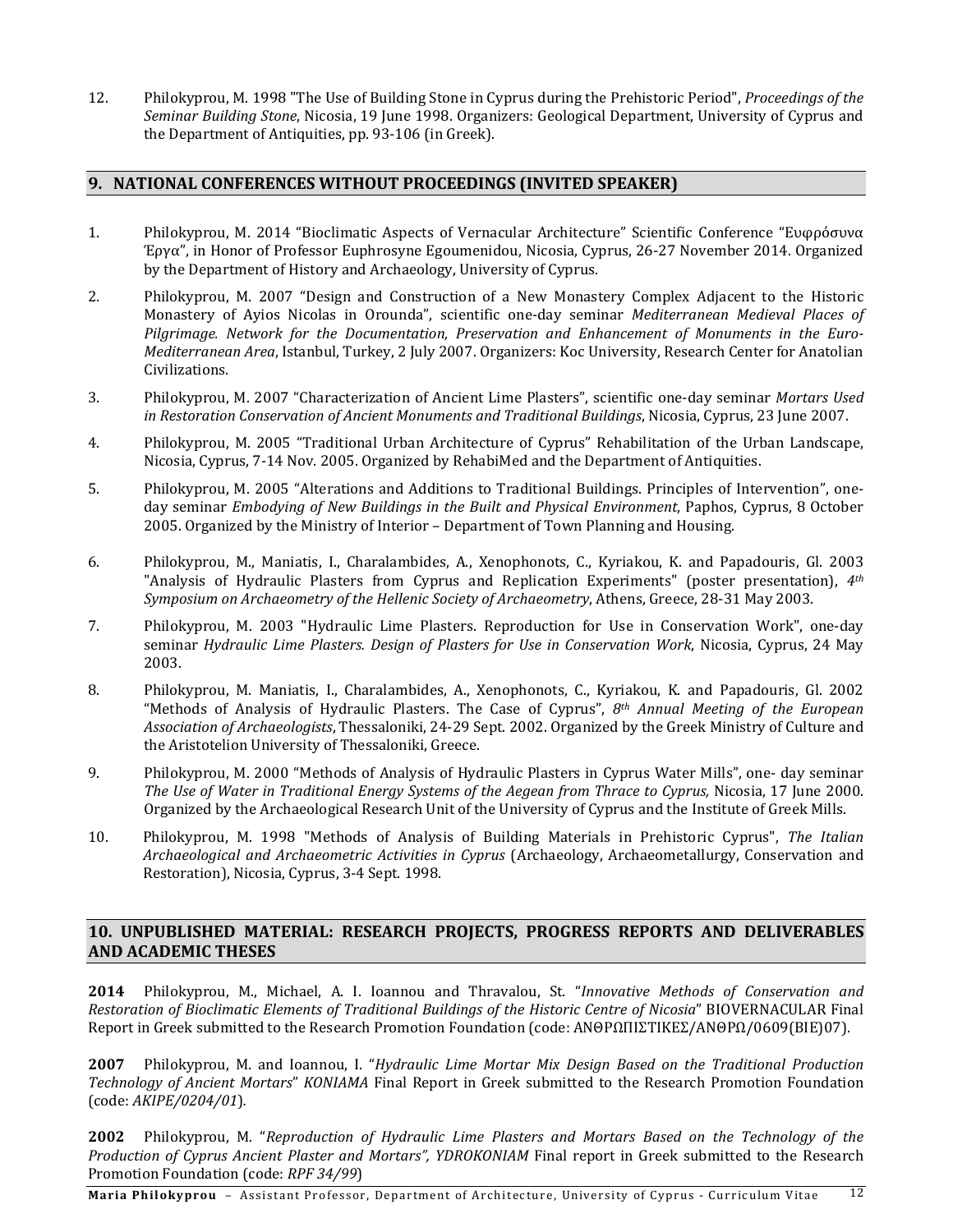**1998** Philokyprou, M. 1998 "*Building Materials and Structures in Ancient Cypriot Architecture", unpublished Ph.D. Thesis* in History of Architecture in Cyprus. The structures and various traditional building materials were studies in detail in situ and analysed in the laboratory using contemporary methods of analyses (chemical, X-Ray diffraction, thermal analyses, scanning electron microscope etc) in order to investigate the pyrotechnology known during the first periods of antiquity in Cyprus. In addition the role of climate, physical environment, locally available materials, religion and socio-economic conditions in architecture was examined as well as the connections and interrelations between Cyprus and neighboring civilizations.

**1993** Philokyprou, M. 1993 "*Building Materials in Ancient Cypriot Architecture",* unpublished final thesis of M.Sc., University of Heriot-Watt, Edinburgh, U.K.

# **PART 2: TEACHING AND ACADEMIC ADVISING ACTIVITIES**

#### **1. TEACHING EXPERIENCE –DEPARTMENT OF ARCHITECTURE, UNIVERSITY OF CYPRUS**

#### **2018- present ARH 550 Special Topics on Recording and Documenting Buildings and Sites [Diploma - Year 5, Postgraduate – Master and Phd]**

Responsible for developing and organizing syllabus and course structure in collaboration with two other members of the Department. The course includes theoretical teaching as well as project works (study and survey of historic buildings) (The course is elective for students mainly of the Post Graduate Course of Conservation and Restoration of historic buildings and Structures, – as well as for students of the Department of Architecture - Diploma and Phd students - as well as post graduate students for the School of Engineering)

#### **2018-present ΣΥΝ 500 Advanced Team Project [Postgraduate - Master]**

Responsible for developing and organizing syllabus and course structure in collaboration with two other members, one of the Department of Civil and Environmental Engineering and the other from the Department of History and Archaeology. The course is based mainly on the study and survey of a historic building - real case study – and the proposal for strategies for its conservation and revival) (Students of the Post Graduate Course of Conservation and Restoration of historic buildings and Structures)

#### **2012-2015 ARH 110 Introduction to Architecture [B.Sc. 1st Semester]**

Lecturer. Responsible for organizing syllabus and course structure. This course is taught in collaboration with the other staff of the Department of Architecture who give lectures in various fields. The course includes theoretical and project works. (Students: mainly of the Department of Architecture, elective to students of other departments of the University)

#### **2011-present ARH 516 Buildings in History [Diploma - Year 5, Postgraduate – Master and Phd]**

Lecturer/Assistant Professor. Responsible for developing and organizing syllabus and overall course structure. The course includes theoretical teaching as well as project works (historical critical analysis of historic buildings and conservation works - small scale design intervention) (Students: mainly of the Department of Architecture – Diploma and Phd students, elective for the S chool of Engineering)

#### **2008-present ARΗ 311 Vernacular Architecture and Contemporary Issues [B.Sc. 6th Semester]**

Assistant Professor (2015- present) Lecturer (2010-2015), Adjunct Faculty Lecturer (2008-2010). Responsible for developing and organizing syllabus and overall course structure. The course includes theoretical teaching as well as visits to traditional buildings and settlements, project works and surveys (design intervention minor studio work). (Students of the Department of Architecture)

#### **2006-present ARH 111. History of Architecture I [B.Sc. 2nd Semester]**

Assistant Professor (2015-present), Lecturer (2010-2015), Adjunct Faculty Lecturer (2006-2010). Responsible for developing and organizing syllabus and overall course structure. The course includes theoretical teaching as well as visits to significant sites and monuments, project works and small scale surveys (Students of the Department of Architecture)

# **2006 ARH 211 History of Architecture II [B.Sc. Year 2, 3rd Semester]**

Adjunct Faculty Lecturer (2006). Responsible for developing and organizing syllabus. The course included theoretical teaching as well as visits to significant sites and monuments, project works and small scale surveys (Students of the Department of Architecture).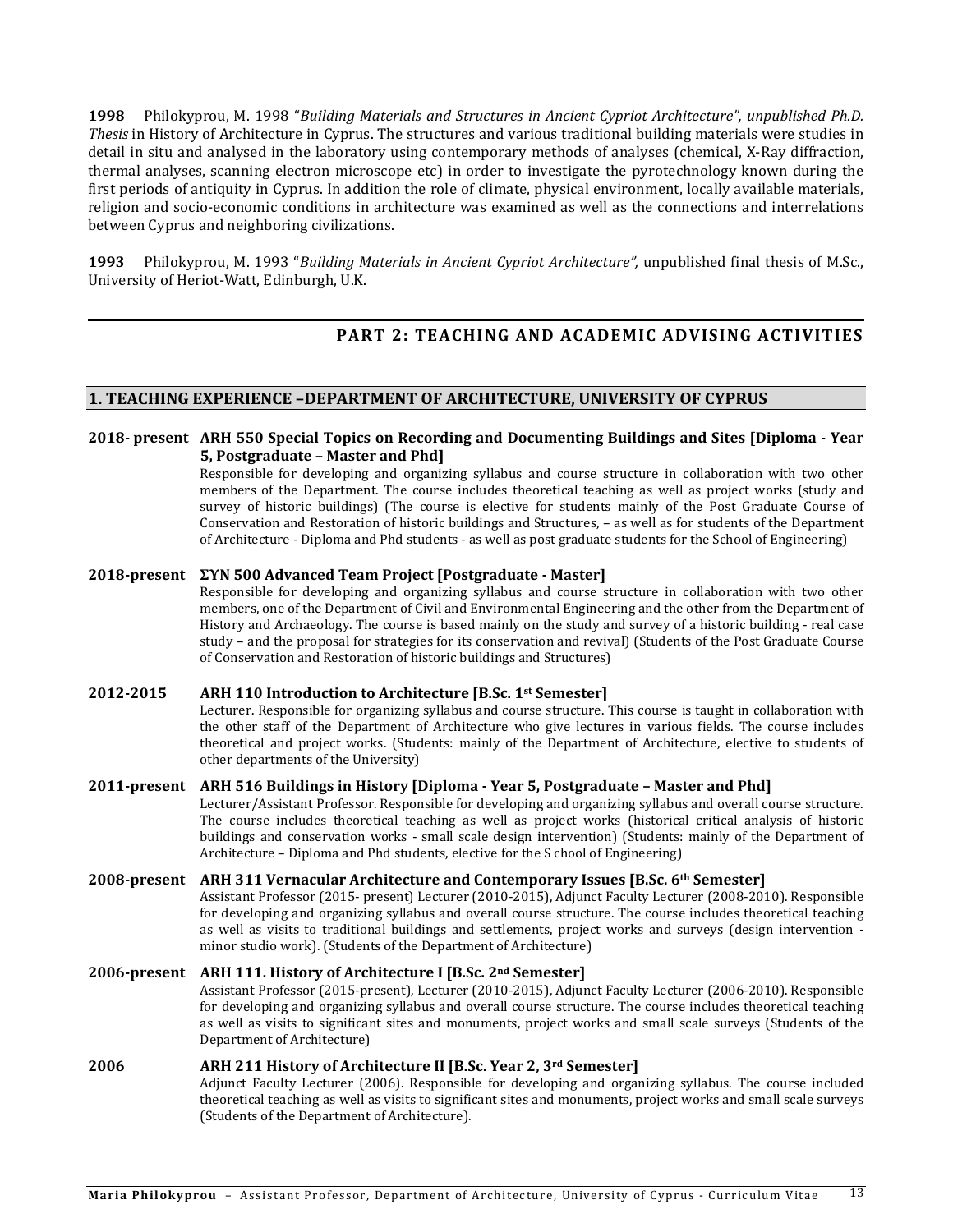# **2. PH.D. RESEARCH, DIPLOMA THESIS AND INDEPENDENT STUDIES, DEPARTMENT OF ARCHITECTURE, UNIVERSITY OF CYPRUS**

- **2012 - present POL 715 M.Eng Independent Research Studies** (Master of Engineering)
- **2011 - present ARH 501 Introduction to Diploma Thesis**
- **2011 - present ARH 503 Diploma Thesis – Design / Studio of Advanced Design**
- **2011 - present ARH 504 Independent Individual Studies**
- **2010 - present ARH 602-609, Ph.D. Research**
	- **ARH 610-611 Ph.D Writting**

#### **STUDENT ACADEMIC ADVISING AND CO-ADVISING**

#### **I. Doctoral Dissertation Supervision – Main Advisor**

2014-present "Shopping arcades in the historic centre of Nicosia. Social and Environmental Aspects" Candidate: Eleni Malaktou (in progress) **- Honorary Scholarship prize of the UCY for the academic year 2016-2017** 2013-present "The impact of natural ventilation in the thermal comfort of traditional dwellings" Candidate: Stavroula Thravalou (in progress) - **Honorary Scholarship prize of the UCY for the academic year 2015-2016** 2011-present "Earth as a Sustainable Building Material" Candidate: M. Costi, (co-supervision with Ioannis Ioannou (University of Cyprus) in progress **Honorary Scholarship prize of the UCY for the academic year 2013-2014**

#### **II. Doctoral Dissertation Supervision – Member of the advisory committee**

2016-present "A historical analysis in the use of concrete at the sale of the neighborhood unit" Candidate: Giannis Papadopoulos (in progress) Advisory role: Part of the 3 member committee headed by Panayiota Pyla, UCY

#### **III. M.Ss. in Energy Technologies and Sustainable Design – Master Thesis Supervision – Second Advisor**

2012- 2015 "Investigation of the influence of night ventilation on indoor thermal conditions in rural vernacular architecture of Cyprus" – Student: D.Demosthenous (fist supervisor: Aimilios Michael)

#### **IV. M.Eng. in Energy Technologies and Sustainable Design - Advanced Independent Research Project Supervision – Main Advisor**

2012- 2015 "Bioclimatic Elements of Traditional Houses. The Case of Kapedes"- Student: E. Panayiotou "Enviromntal Features of Colonial Buildings in Limassol, Cyprus" - Student: A. Christou "Documentation and Evaluation of the Possitive Contribution of Natural Ventilation in the rural Vernacular Architecture of Cyprus" – Student" C. Argyrou

#### **V. Diploma Thesis Supervision (Dipl. Arch. – M.Eng in Architecture, University of Cyprus)**

2017-2018 P. Polyviou, E. Nastou, P. Komodromou, I. Hadjipieri (in progress)

# 2016- 2017 St. Charitou (Urban Fireworks. Framing the unexplored) S. Yiasemi (Revival of a traditional settlement, in Kampi through activities and installations related to water) E. Pratsi (Proposal for an athletic centre in Tamasos dam) L. Panousopoulos (Proposal for a bird watch park in the old quarry area at Tourkovounia, Athens)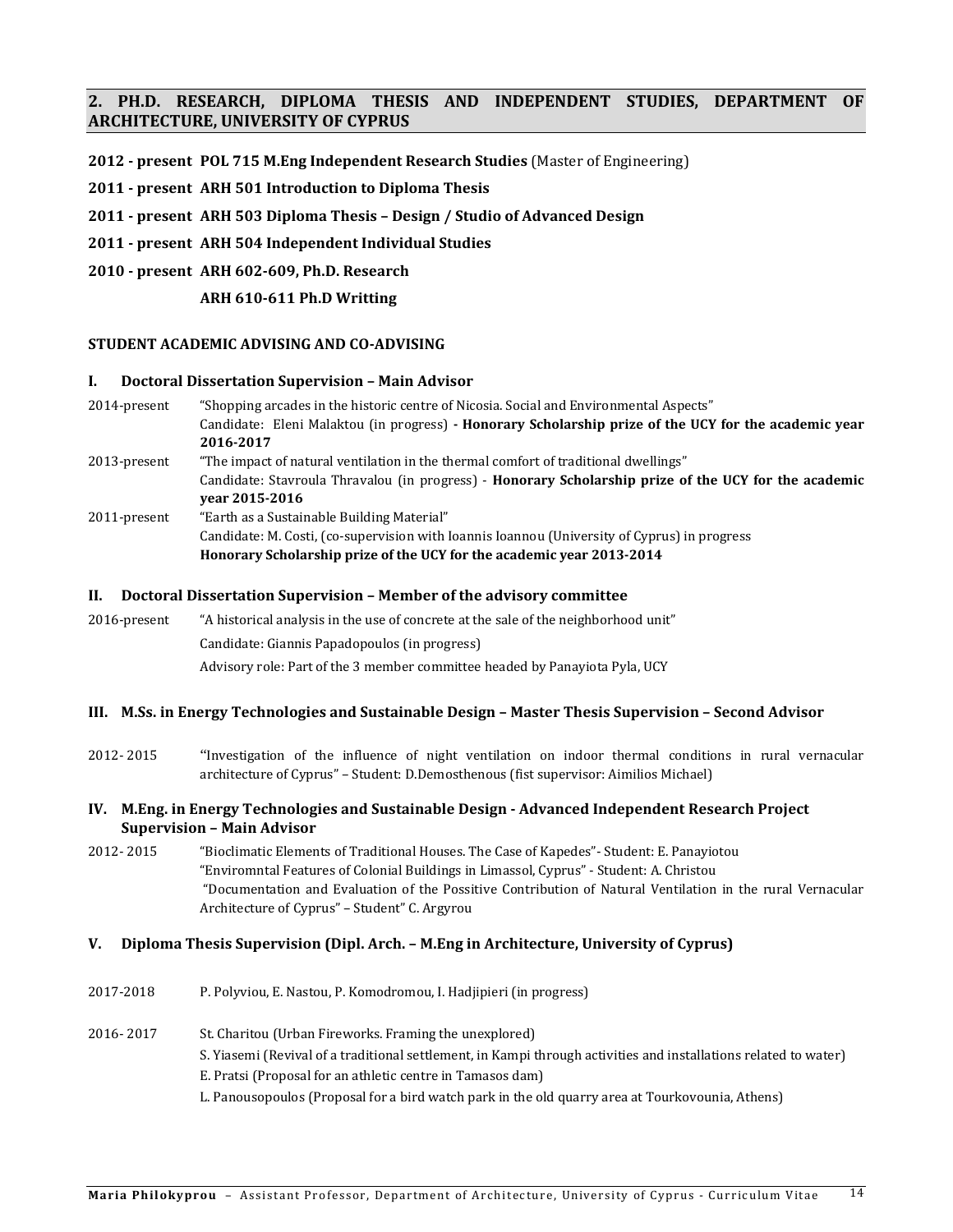| 2015-2016 | A. Panayiotou ("Revival of the old industrial area of Mitsero")                                                                                                                                                             |
|-----------|-----------------------------------------------------------------------------------------------------------------------------------------------------------------------------------------------------------------------------|
|           | R. Christofi ("C.S.A: Cyprus School of Architecture")                                                                                                                                                                       |
|           | R. Christodoulou ("Eco-tourism as an alternative type of tourism. A natural travel experience through multi-<br>sensory perception of place") - Awarded a Distinction in the framework of Th. Distinction Award for<br>2016 |
| 2014-2015 | G. Papasozomenou ("De[Constructing] Cyprus Buffer Zone. The possibilities in between")                                                                                                                                      |
|           | K. Tilemachou ("Revival of an abandoned settlement via a productive procedure. The case of Parsada")                                                                                                                        |
|           | St. Chalkiadaki ("Revival of old industrial area. The case of Rethymno")                                                                                                                                                    |
|           | I. Hadjizorzi ("Revival and regeneration of settlements that are going to be abandoned. The case of Mesana")                                                                                                                |
| 2013-2014 | K. Stavrou ("Restoration and reuse of the Veregaria hotel at Prodromos")                                                                                                                                                    |
|           | M. Prodroumou ("Re-New the prison")                                                                                                                                                                                         |
| 2012-2013 | T. Christou ("Mind the Gap")                                                                                                                                                                                                |
|           | S.C. Proxenou ("Preserving the past. Extending its use. Revival of an old industrial complex")                                                                                                                              |
|           | C. Christou ("Moat (Via) Pause")                                                                                                                                                                                            |
|           | M. Protou ("Adjustment of the existing dwelling infrastructures typology in the contemporary social life")                                                                                                                  |
|           | G. Anaxagorou ("Urban Knowledge") Awarded the first prize of Theocharis Distinction Award for 2013                                                                                                                          |
| 2011-2012 | C. Argyrou ("Adaptive Atrium")<br>A. Verni ("Stitching the Salt Lakes of Larnaca")                                                                                                                                          |
|           |                                                                                                                                                                                                                             |

# **VI. Diploma Thesis Co-Supervision (2nd or 3rd Advisor)**

| 2017-2018 | R. Evangelatos, R. Spanoudi, E. Dimitriou (in progress)                                         |
|-----------|-------------------------------------------------------------------------------------------------|
| 2016-2017 | S. Christoforou, I. Nicolaou, I. Petrou                                                         |
| 2015-2016 | E. Konstantinou, E. Pavlou, Chr. Panayi                                                         |
| 2014-2015 | D. Hadjiyiangou, Chr. Petrou                                                                    |
| 2012-2013 | V. Ioannou, M. Philippou, K. Garyfallou, M. Chatziviorgi                                        |
| 2010-2011 | M. Constantinou ("Evolutionary and Emergence Architecture - Archaeological Site of Amathounta") |
| 2009-2010 | A. Evripidou ("Revival of a Traditional Area in Kaimakli: A Bioclimatic Approach")              |
|           |                                                                                                 |

#### **VII. Graduate Independent Studies Supervision**

| Fall 2015 | "Thermal Behavior of traditional building materials (earth based materials) "- student E. Malaktou (Ph.D.) |
|-----------|------------------------------------------------------------------------------------------------------------|
|-----------|------------------------------------------------------------------------------------------------------------|

- Fall 2015 "The new and the old. New conceptions and contemporary issues" student S. Anaxagorou
- Fall 2012 "Thermal Behavior of a Mudbrick Wall" Student: M. Sanoudaki (Ph.D.) "Contemporary Issues for the Urban Microclimate. Main factors and Contemporary Interventions in the Traditional Area of Kaimakli" - Student: M. Christophi "Vernacular Urban Architecture and Bioclimatic Design. The Case of Chrysaliniotissa and Ayios Kasianos in the Old Walled City of Nicosia" - Student: M. Prodromou Fall 2011 "Rammed Earth"- Student: M. Costi (Ph.D.)

#### **3. SUPPLEMENTARY TEACHING AS A POSTGRADUATE ASSISTANT, UNIVERSITY OF CYPRUS**

### **1993-1996 ARCHAEOLOGICAL RESEARCH UNIT – UNIVERSITY OF CYPRUS**

Participation – preparation of lectures as a postgraduate student **ARC 117 Introduction to Prehistory**  Series of lectures to undergraduate students of the Department of Archaeology on Cypriot Architecture (under the supervision of Prof. V. Karageorghis)

#### **ARC 141 – Introduction to Environmental Archaeology**

Lectures on methods of analysis used for the study of building materials, given to undergraduate students of archaeology under the supervision of Dr. V. Kassianidou

#### **ARC 140 Introduction to Folk-Art – Traditional Craftsment**

Lecture on the comparison of building materials and techniques used in prehistoric and traditional architecture, given to undergraduate students of archaeology under the supervision of Dr. E. Igoumenidou on the subject of vernacular architecture in Cyprus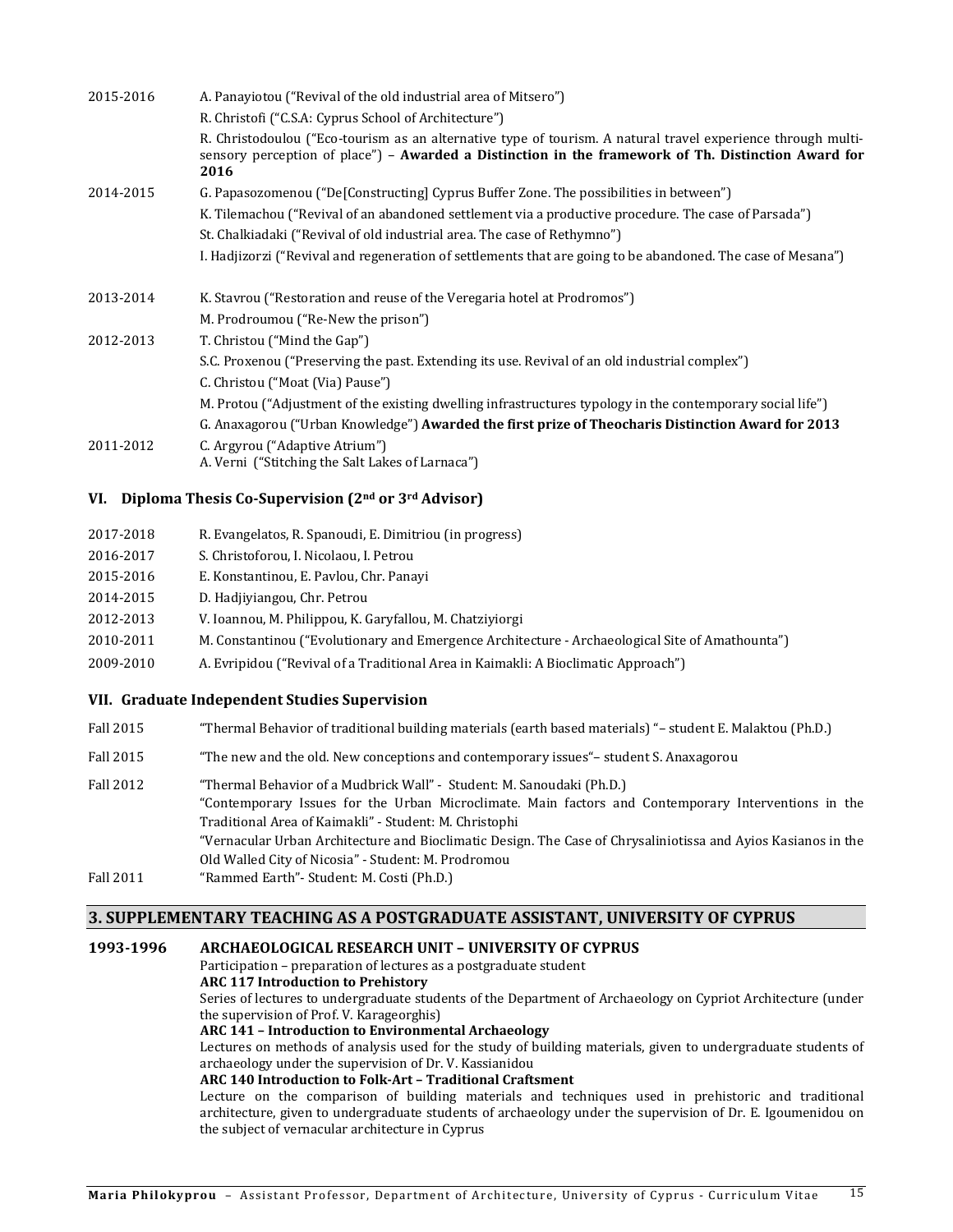# **4. MEMBER / Co Advisor OF MSc EXAMINATION COMMITTEES UCY AND OTHER INSTITUTIONS**

| 2017 | Peter Wallace, McMaster University, Department of Anthropology, University of Canada (Main<br>Supervision – Tristan Carter, Associate Professor, on the theme Lime Plaster Use at Late Bronze Age<br>Kalavasos-Ayios Dhimitrios (Cyprus): Evidence for Application-Specific Recipes and the Creation of<br>Social Space (3 October 2017). |
|------|-------------------------------------------------------------------------------------------------------------------------------------------------------------------------------------------------------------------------------------------------------------------------------------------------------------------------------------------|
| 2016 | D. Demothenous, (M.Sc. advisor Committee), Department of Architecture, UCY, on the Investigation<br>of the influence of night ventilation on indoor thermal conditions in rural vernacular architecture of<br>Cyprus, (co-advisor) May 2016.                                                                                              |
| 2010 | G. Kambourakis (M.Sc. exam Committee), Department of Civil and Environmental Engineering, UCY<br>on the experimental investigation of the phenomenon of crystallization of salts in natural and<br>decorative stones.                                                                                                                     |
| 2009 | A. Ilia (M.Sc. exam Committee), Department of Civil and Environmental Engineering, UCY on the<br>study of the physical and mechanical properties of mortars for conservation and reconstruction.                                                                                                                                          |

# **5. MEMBER OF ACADEMIC REVIEW COMMITTEES**

- **2012-present Department of Architecture, Frederick University** Participation in the review committees of diploma projects
- **2011-present Department of Architecture, University of Cyprus** Participation in the review committees of undergraduate courses / studios and also in the diploma projects

# **PART 3: PROFESSIONAL AND OTHER ACTIVITIES**

# **1. ORGANIZATION OF CONFERENCES / SEMINARS**

- **2015 International Conference with the title** *Biocultural 2015 on Sustainability in Architectural Cultural Heritage***, Crown Plaza, Limassol, 11-12 December. I was the chair of the conference and a member of the organizing and scientific commitee,** Abstracts and Full Paper Reviewer; Co-organization with: Department of Antiquities; Department of Town Planning and Housing, Ministry of Interior, Surpporters: Scientific and Technical Chamber of Cyprus; Cyprus Architects Association; ICOMOS Cyprus; Cyprus Architectural Heritage Organization, Sponsored by: BioCultural Research Programme, University of Cyprus; Conference Website: http://cyprusconferences.org/biocultural2015.
- **2014 International Conference for the presentation of the findings of the research programme BioVernacular with invited speakers from Cyprus, Greece, Italy, Servia and Israel, Nicosia, 21 June (the conference was organised by the research team of the programme and coordinated by myself).**
- **2013 The Erasmus Intensive Summer School Programme 2013**, Agros Cyprus, August 4-25, 2013 with the general title "Reconfiguring Values and Knowledge for Sustainable Communities". I participated in the Erasmus IP Faculty (meetings, discussions, teaching, organization of site visits and small trips etc.).
- **2012 The Erasmus Intensive Summer School Programme 2012**, Agros Cyprus, August 5-26, 2012 with the general title "Reconfiguring Values and Knowledge for Sustainable Communities". I participated in the Erasmus IP Faculty (meetings, discussions, teaching, organization of site visits and small trips etc.).
- **2007 International scientific one-day seminar with the title "Mortars Used in Restoration Conservation of Ancient Monuments and Traditional Buildings"** (Co-organization with the Department of Antiquities and Town Planning and Housing, ICOMOS Cyprus, Cyprus Architectural Organization and the Cyprus Civil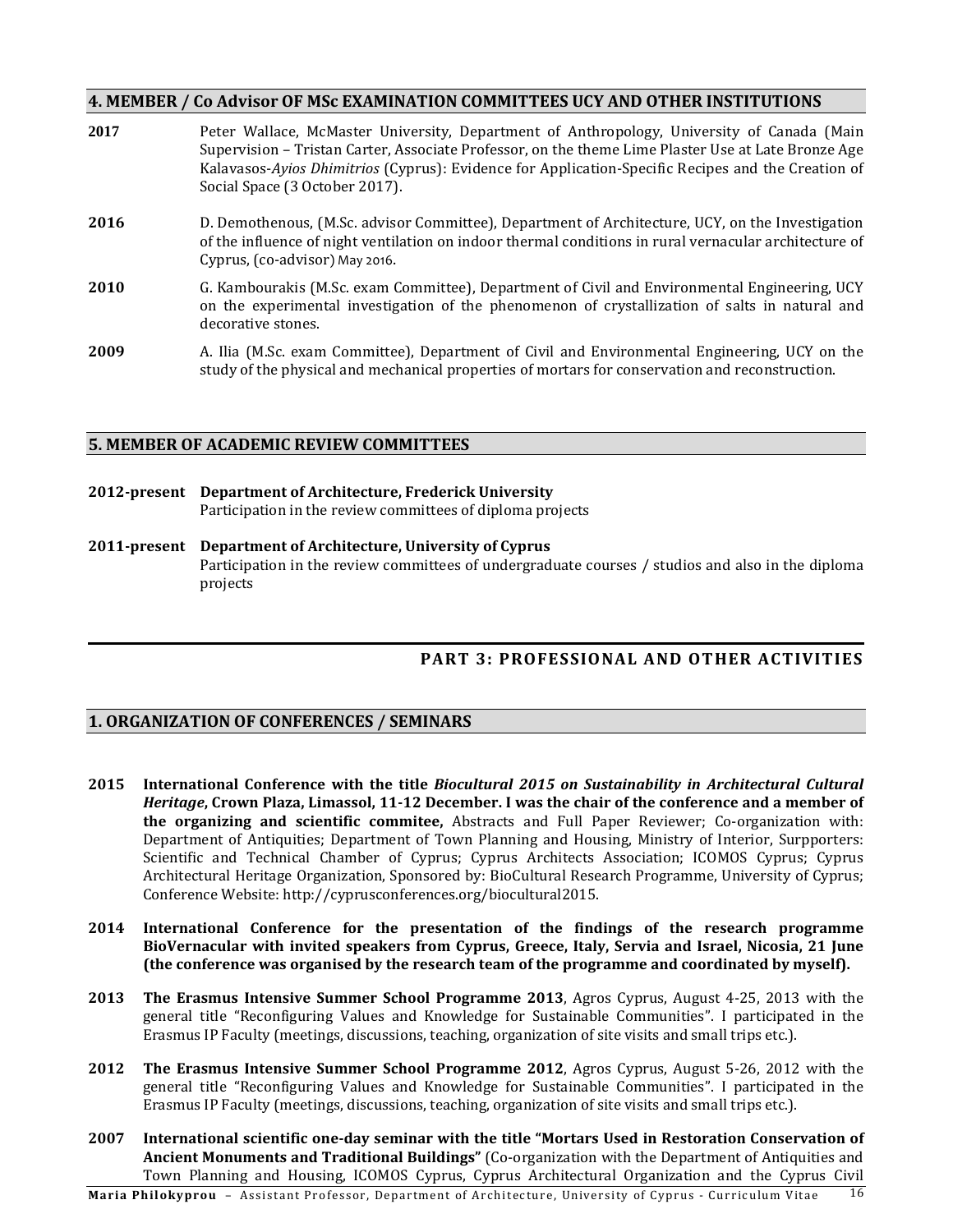Engineers and Architects Association). This seminar was organized for the dissemination of the results of the research programme *ΑΚΙΠΕ/0204/01* with invited speakers from Cyprus, Greece and France, Nicosia, 23 June 2007.

**2003 International scientific one-day seminar with the title "Hydraulic Lime Plasters. Design of Plasters for Use in Conservation Work"**, (the whole seminar was undertaken by myself). This seminar was organized for the dissemination of the results of the research programme *RPF 34/99*, with invited speakers from Cyprus, Greece and Italy, Nicosia, 24 May 2003.

# **2. REFEREE - RESEARCH PROPOSALS AND REVIEWER IN JOURNALS**

|              | 2018- present Reviewer for the International Journal of Architectural Heritage        |
|--------------|---------------------------------------------------------------------------------------|
| 2017-present | Reviewer for the Journal of Archaeological Science: Reports                           |
| 2017         | Reviewer of papers for the Monubasin 2017 International Conference                    |
| 2016-present | Reviewer for the Journal Advances in Building Energy Research (Taylor and Francis)    |
| 2015-present | Reviewer for the Athens Journal of Architecture.                                      |
| 2015-present | Reviewer for the Journal of Building Engineering (Elsevier).                          |
| 2014-present | Reviewer for the Journal Construction and Building Materials, Elsevier editor system. |
| 2015         | Reviewer of 20 papers for the Biocultural International Conference                    |
| 2010-2012    | Research programme <i>Heraklitos II</i> (Ph.D. Dissertation proposals)                |
| 2011         | <b>Research programme Thalis</b>                                                      |
| 2011         | Research programme Archimides III                                                     |

# **3. PARTICIPATION IN ACADEMIC COMMITTEES AND BOARDS**

| 2018 -present | Departmental Representative for KE.DI, MA (Center for Continuing Education)                                                                                                                   |  |
|---------------|-----------------------------------------------------------------------------------------------------------------------------------------------------------------------------------------------|--|
| 2017          | Member of the Scientific Commitee of the 10th International MONUBASIN "Natural and<br><b>Anthropogenic Hazards and Sustainable Preservation"</b> (20-22 September 2017)                       |  |
| 2017-present  | Representative of the Department of Architecture in the Co-ordinator Committee of the<br>Interdepartmental Master's Programme Conservation and Restoration of Historic Buildings<br>and Sites |  |
| 2017-present  | <b>Department of Architecture Building Premises Committee (member)</b>                                                                                                                        |  |
| 2013-present  | Department of Architecture Academic Event Committee (member)                                                                                                                                  |  |
| 2013-present  | Department of Architecture Library Committee (co-ordinator)                                                                                                                                   |  |
| 2013-present  | Department of Architecture Graduate Studies Committee (member)                                                                                                                                |  |
| 2012-present  | Committee for the award of the Alpha Bank prizes for the remembrance of the occupied<br>areas of Cyprus (Nostos Katechomenon)                                                                 |  |
| 2012-2013     | <b>Graduate School of the University of Cyprus Board</b>                                                                                                                                      |  |
|               | Representative of the Department of Architecture on this board                                                                                                                                |  |
| 2011-2013     | <b>Department of Architecture Graduate Studies Committee</b>                                                                                                                                  |  |
|               | Coordinator of this committee (Preparation of evaluation reports, organization of the interviews for<br>the selection of post graduate students etc.)                                         |  |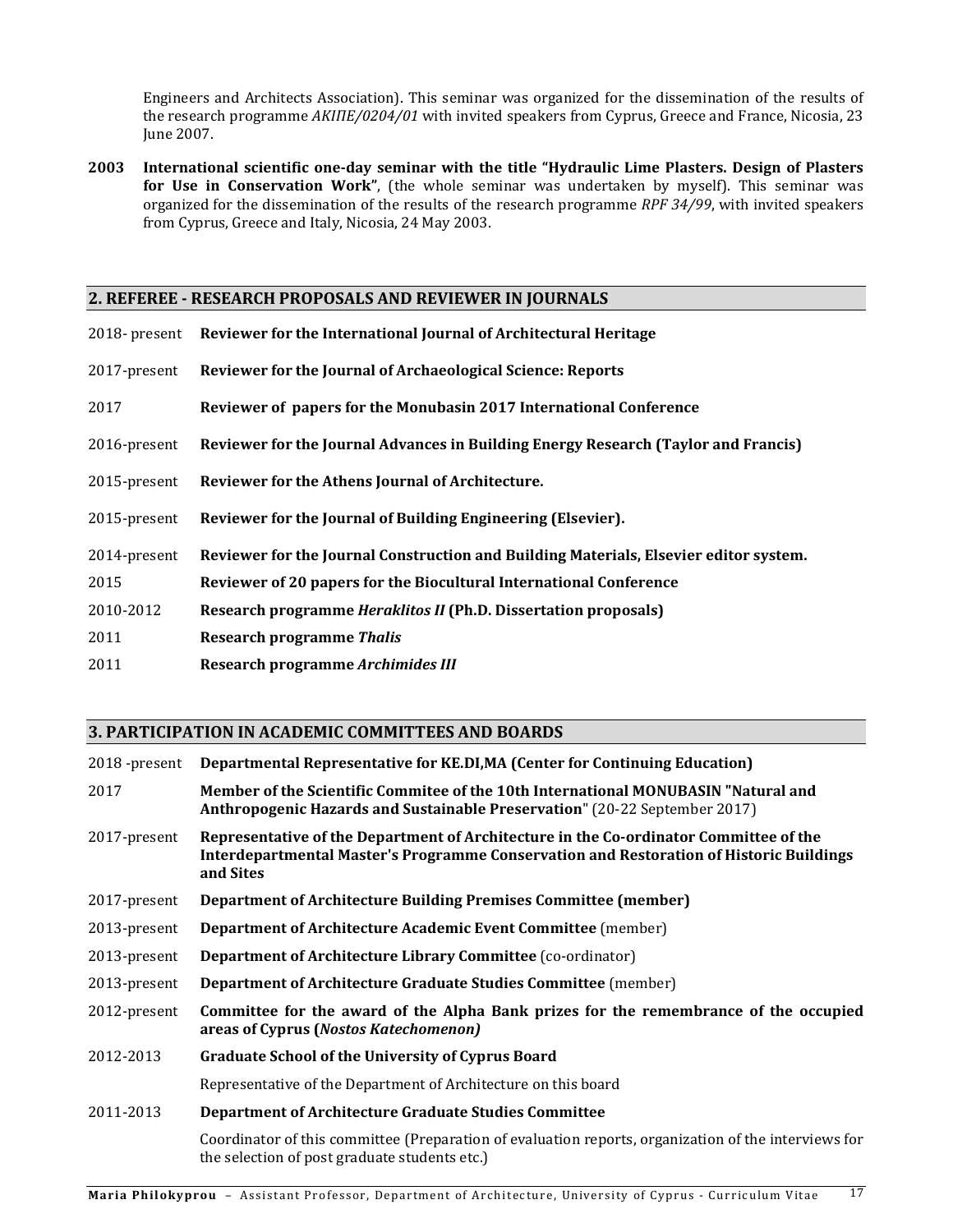# 2011-2013 **Department of Architecture Library Committee** (member)

**Department of Architecture Editing Committee** (member)

2011-2013 **Inter-departmental postgraduate programme "Energy Technologies and Sustainable Design" committee**

Representative of the Department of Architecture in this committee

2010-present **Committees for the Enrolment of Post Graduate Research Assistants for the University of Cyprus** Participation in these committees for the employment of post graduate research assistants for research programmes funded by the Cyprus Research Promotion Foundation and the University of

### **4. PARTICIPATION IN OTHER NATIONAL COMMITTEES**

Cyprus.

- 2018-present **Critical Committee for the architectural competition of the area of Zihouri, Larnaca**. This competition was organized by the Municipality of Larnaca. I am participating in this committee as a representative of the Department of Architecture of the University of Cyprus.
- 2016-present **Member of a National Committee for the documentation and the protection of the historic and traditional buildings of the old city of Famagusta.**
- 2014 **Critical Committee for the architectural competition of the restoration and revitalization of a historic area of the old city of Paphos (hani of Imbrahim)**. This competition was organized by the Municipality of Paphos. I participated in this committee as a representative of the Department of Architecture of the University of Cyprus.

# 2007-2012 **Cyprus Platform for Research and Τechnology Construction**

- National equivalent of the European Construction Technology platform under the auspices of the Cyprus Scientific and Technical Chamber (ETEK). Active member of the Cultural Heritage Workgoup.
- 2011 **Committee for the Prize in Memory of Alexis Theodosiades** for 2010 which was awarded to the Cypriot architect who had accomplished a remarkable work of conservation/restoration of a traditional or historic building or a monument, or for the proper intervention or reconstruction of a natural or hereditary landscape of Cyprus. I participated in this committee as a representative of the Department of Architecture of the University of Cyprus.

# **5. PUBLIC AND OTHER INVITED LECTURES**

- 1. Philokyprou, M. "Contemporary Trends on the Conservation and Restoration of Religious Buildings", Lecture given in the framework of a seminar with the title *Restoration and Conservation of Religious Monuments*, 31th of August 2016, Nicosia, organized by the Cyprus Technical Chamber and Greek Technical Chamber.
- 2. Philokyprou, M. "History of the architecture of the Museum Pierides, Larnaca" Lecture given in the Museum of Pierides, 5 February 2016, for the dissemination of the results of students projects carried out in the framework of the postgraduate course Building in History. The event was organized by the Pierides Museum and the Cultural Centre of the Bank of Cyprus.
- 3. Philokyprou, M. "Bioclimatic Aspects of Vernacular Architecture" Lecture given in the framework of a seminar organized by the Tourist Guides, 25 February 2015, Conference Centre of Nicosia.
- 4. Philokyprou, M. "Presentation of the Book of Nasso Chrysochou with the title Cyprus Vernacular Architecture. From the rural to the urban", Frederick University, 24 October 2014.
- 5. Philokyprou, M. "Continuities and Discontinuities in the Vernacular Architecture of Cyprus", Presentation given in the series of seminars "The Engineer in Society", Department of Civil and Environmental Engineers, University of Cyprus, 30 May 2014.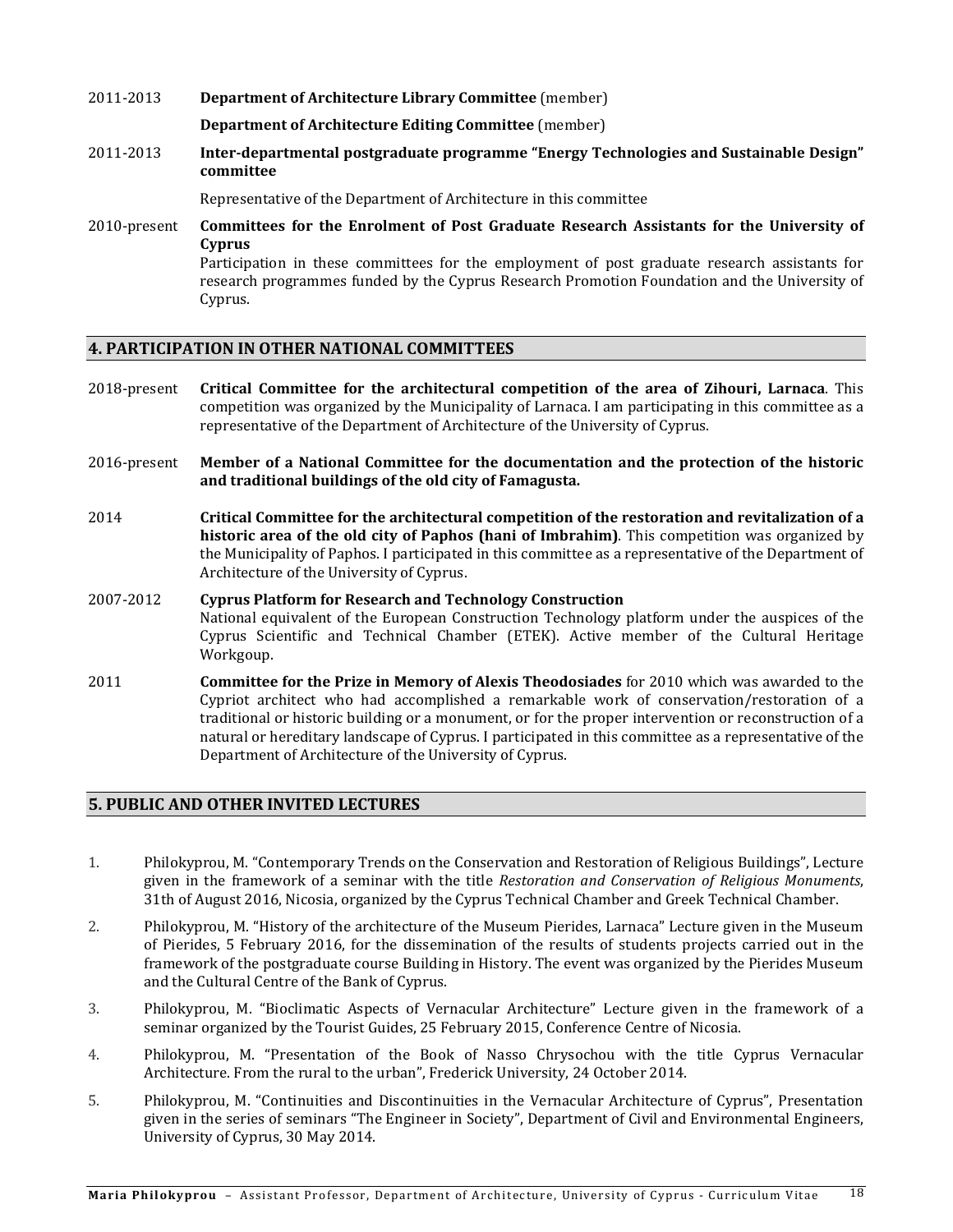- 6. Philokyprou, M. "Presentation of the research Programme Biovernacular. Methodology and Results", Presentation in an open event for the dissemination of the results of the research programme BioVernacular to the inhabitants of the area under study, in the Cultural Center of Myloi, Kaimakli, 16 June 2014.
- 7. Philokyprou M. "Rural Vernacular Architecture" and "Urban Vernacular Architecture", Series of lectures given at the School of Tourist Guides during the Spring Semester of 2013.
- 8. Philokyprou, M. "The First Use of Adobe Bricks in Cyprus", Presentation given at the Theseus Street Festival on the General Theme: *Traditional Cypriot Architecture and the Use of Earthen Building Materials*, 25th May 2012, Nicosia, Cyprus.
- 9. Philokyprou, M. "Sustainability in Vernacular Architecture", "Social Sustainable Life and Environmental Features of Vernacular Architecture", presentations in the Erasmus Intensive Summer School Programme 2012, Agros Cyprus, August 5-26, 2012 with the general title *Reconfiguring Values and Knowledge for Sustainable Communities* (participated also in the Erasmus Faculty).
- 10. Philokyprou, M. "Building Stones and Mortars in Ancient Cyprus", presentation during *NARNIA* (New Archaeological Research Network for Integrating Approaches to Ancient Material Studies) Project Training Course, Nicosia 3-5 Sept. 2012 with the theme *Introduction to the Geology of Cyprus an Emphasis on the Economic Minerals on the Island Used in Antiquity*.
- 11. Philokyprou, M. "Vermacular Architecture of Cyprus", Lecture given within the framework of the undergraduate course of the Department of Architecture of the Nicosia University, April 2010.
- 12. Philokyprou M. "Rural and Urban Vernacular Architecture of Cyprus", Series of lectures given at the School of Tourist Guides during the Spring Semester of 2010.
- 13. Philokyprou, M. "The Role of the Courtyard in Cyprus Architecture. A Diachronical Approach", Presentation given in the Symposium on the Cyprus Courtyards, 26 May 2009, Administration Building of the Greek Bank, Nicosia.
- 14. Philokyprou, M. "The Diachronical Use of Traditional Materials in Cyprus", Presentation given in the series of seminars "The Engineer in Society", Department of Civil and Environmental Engineers, University of Cyprus, 17 October 2008.
- 15. Philokyprou, M. "Vernacular Architecture", Lecture given in the Programme of the Tourist Guides Training Course of the World Federation of Tourists (Guide Associations Regional Training Center), 25 February 2007.
- 16. Philokyprou, M. "Revival of the Architectural Heritage", Lecture given at the Municipality of Yeroskipos, Paphos, in June 2004 (as an Officer of the Department of Town Planning and Housing).
- 17. Philokyprou, M. "Stone Walls, Mortars and Plasters, Constructional Problems and Conservation Proposals", Lecture given as an invited speaker during the Annual Meeting of the Pancyprian Association of Architectural Heritage in April 2002, Nicosia.
- 18. Philokyprou, M. "Building Materials and Constructions in Cyprus Architecture", Lecture open to the public organized by the Archaeological Research Unit of the University of Cyprus, 1996.
- 19. Philokyprou, M. "Cypriot Architecture and Building Materials", Lectures given in the School of Tourist Guides, during the academic year 1993-1994, Nicosia, Cyprus.

# **6. CREATIVE WORK**

- **1.** Organization and Supervision of a ten days summer school of 10 students for the evaluation and documentation of traditional buildings in the settlement of Pera Orinis in cooperation with the Department of Town Planning and Housing (20-27 July 2014).
- 2. Participation in the Event *Researchers Night* 2013, Limassol 27 September 2013. The event aimed to to familiarize the public with the local traditional building materials and their use in the architecture of Cyprus.
- 3. The bioclimatic aspects of Vernacular Architecture, article in the newspaper *Φιλελεύθερο*s, 03.04.2011, p. 38.